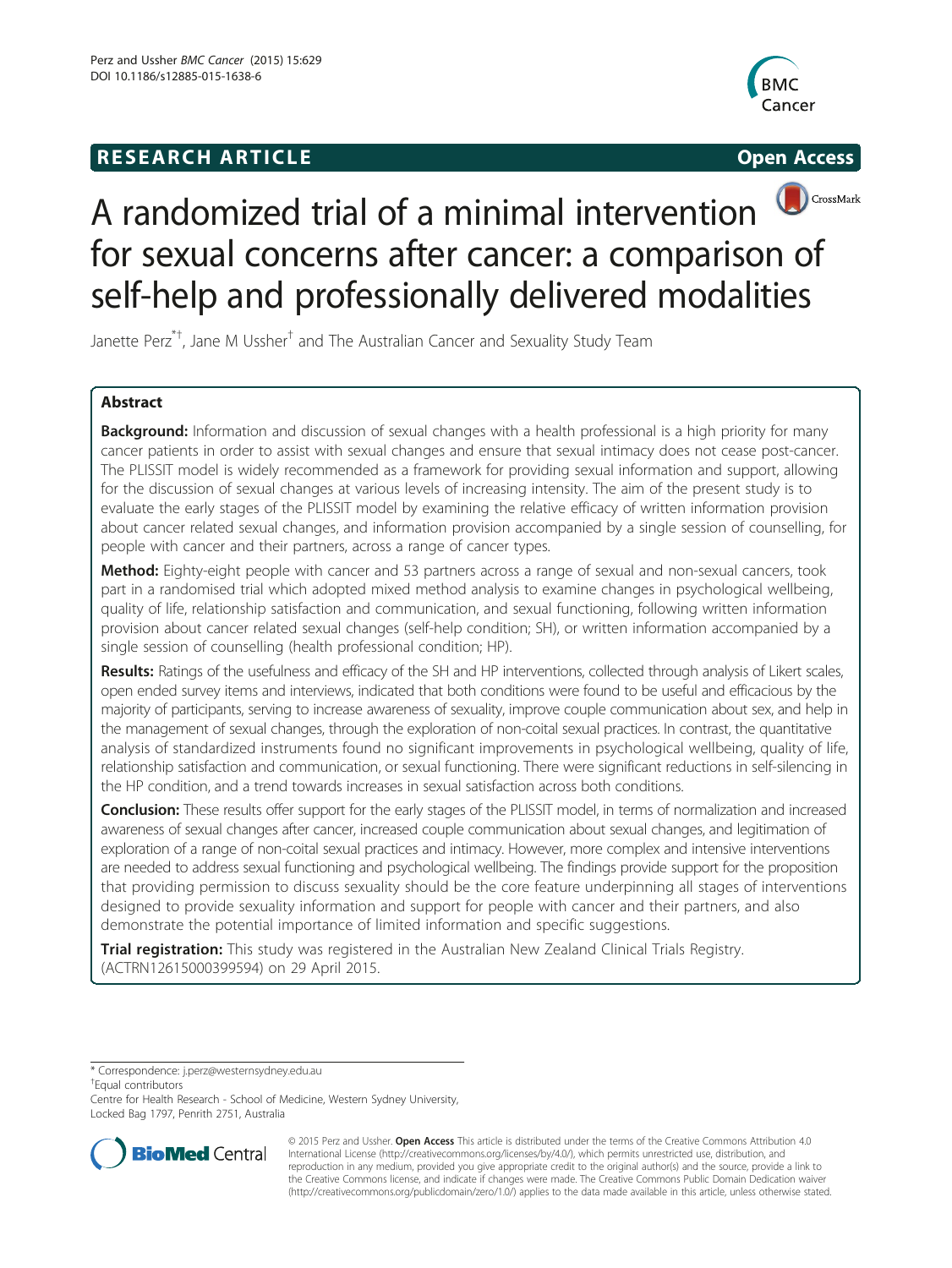### Background

There is a growing body of research examining the association between sexual changes experienced after cancer and quality of life or psychological wellbeing [\[1](#page-13-0)–[5\]](#page-13-0), with sexual difficulties associated with lower quality of life, and higher levels of distress. Information and discussion of sexual changes with a health professional is a high priority for many cancer patients [\[6](#page-13-0), [7\]](#page-13-0), assisting with sexual changes and ensuring that sexual intimacy does not cease postcancer. This has led to the conclusion that health care professionals should routinely provide information about cancer related sexual changes, as well as the opportunity to discuss such changes in a holistic manner [[8\]](#page-13-0). However, research evidence suggests that such discussions are not taking place with the majority of patients or partners [\[6](#page-13-0), [7, 9, 10\]](#page-13-0).

In order to encourage patient-clinician communication about sexuality after cancer, a range of clinical practice guidelines [\[11](#page-13-0)–[14](#page-13-0)] and sexual communication models [[15](#page-13-0)–[18\]](#page-13-0) have been developed. The PLISSIT model [[15](#page-13-0)], which advocates four levels of intervention - Permission, Limited Information, Specific Suggestions and Intensive Therapy - is widely recommended as a framework for providing sexuality information and support for people with cancer and their partners [[17](#page-13-0), [19](#page-13-0)–[22](#page-13-0)]. This model allows health professionals to engage in the discussion of sexual changes at various levels of increasing intensity [[23](#page-13-0)], starting with challenging the misconception that sexuality is 'frivolous' during cancer, by 'giving permission' for couples to talk about sex and be sexually intimate [[24](#page-13-0)]. It potentially avoids providing information or interventions to people with cancer and partners that is not wanted or relevant [\[25\]](#page-13-0), through encouraging the provision of 'limited information' in a written form, the preference of some patients [\[6](#page-13-0)]. If required, clinicians can provide 'specific suggestions' related to the adjustment to changes and expansion of sexual repertoires [[26](#page-13-0), [27](#page-13-0)], including sexual positioning or the use of sexual enhancement products [\[28](#page-13-0), [29](#page-13-0)]. In contexts where there is a desire for 'intensive sexual therapy' or medical intervention, clinicians can refer to specialists for appropriate support.

Whilst there is a growing body of evidence demonstrating the efficacy of 'intensive therapy' to ameliorate sexual difficulties after cancer [for reviews see [\[30](#page-13-0)–[32](#page-13-0)], to date, there has been no research systematically evaluating the early stages of the PLISSIT model, in particular, the impact of sexual information provision exclusively [\[30\]](#page-13-0). Written information about changes to sexuality after cancer has been used as a control condition [\[33\]](#page-13-0), or as part of a broader intervention addressing sexual concerns [[34](#page-13-0), [35](#page-13-0)], however, in the latter case it is not clear what contribution information provision has made to patient or partner outcomes [[30](#page-13-0)]. Equally, whilst sexual counseling has been a central component of a number of psycho-social interventions addressing sexual concerns after cancer [\[36](#page-13-0)–[40\]](#page-13-0), this has varied between three and six sessions, with no studies examining the efficacy of a single session offering 'specific suggestions' to address sexual concerns, as advocated in the early stages of the PLISSIT model.

Health professionals have been reported to be more likely to discuss sexual changes with individuals or couples experiencing a sexual cancer [\[10, 41\]](#page-13-0). With a few notable exceptions [e.g. [[19](#page-13-0), [42](#page-13-0)], previous research on the efficacy of interventions to address sexual concerns after cancer has also focused on cancers that directly affect the sexual or reproductive organs, such as prostate [[31](#page-13-0), [32](#page-13-0)], breast [[30](#page-13-0), [43\]](#page-13-0) and gynaecological cancer [\[40, 44](#page-13-0)]. However, there is increasing evidence that both men and women across a range of cancer types report changes to their sexuality post-cancer [\[45](#page-13-0)], including lung [[46](#page-13-0)], lymphatic [[47](#page-13-0), [48\]](#page-13-0), colon [[19](#page-13-0), [49\]](#page-13-0), non-Hodgkin lymphoma [[50](#page-14-0)], head and neck [\[51](#page-14-0)], and colorectal cancer [\[42,](#page-13-0) [52\]](#page-14-0). This suggests that there is a need for research evaluating interventions to address sexual changes after cancer, across a range of cancer types. Previous reviewers of research evaluating interventions to address sexual concerns after cancer have also concluded that there is a need for "more methodologically strong research" in this field, as many studies do not use validated outcome measures, have a non-randomised design, and have a small sample size ([\[30\]](#page-13-0), p.711).

In order to address these gaps in the research literature and evaluate the early stages of the PLISSIT model, the aim of the present study was to examine the relative efficacy of written information provision about cancer related sexual changes, and information provision accompanied by a single session of counselling, for people with cancer and their partners, across a range of cancer types.

## Method

#### Design

The study used a randomised trial design and mixed method analysis to examine changes in psychological wellbeing, quality of life, relationship satisfaction and communication, and sexual functioning, following written information provision about cancer related sexual changes, or written information accompanied by a single session of counseling. Whilst randomised controlled trial designs have been described as the 'gold standard' [\[53\]](#page-14-0) for evaluation of health interventions, there have been critiques of the sole reliance on such designs for evaluating health behaviour in a social context [\[54](#page-14-0)]. One way of addressing this critique is to include qualitative methods alongside standardised outcome measures [[33, 34](#page-13-0), [37, 44](#page-13-0)], allowing the impact of interventions to be quantified, at the same time as capturing subjective experience of taking part in the SH and HP interventions [[55](#page-14-0)]. For this reason, a combination of quantitative and qualitative outcome measures was adopted in the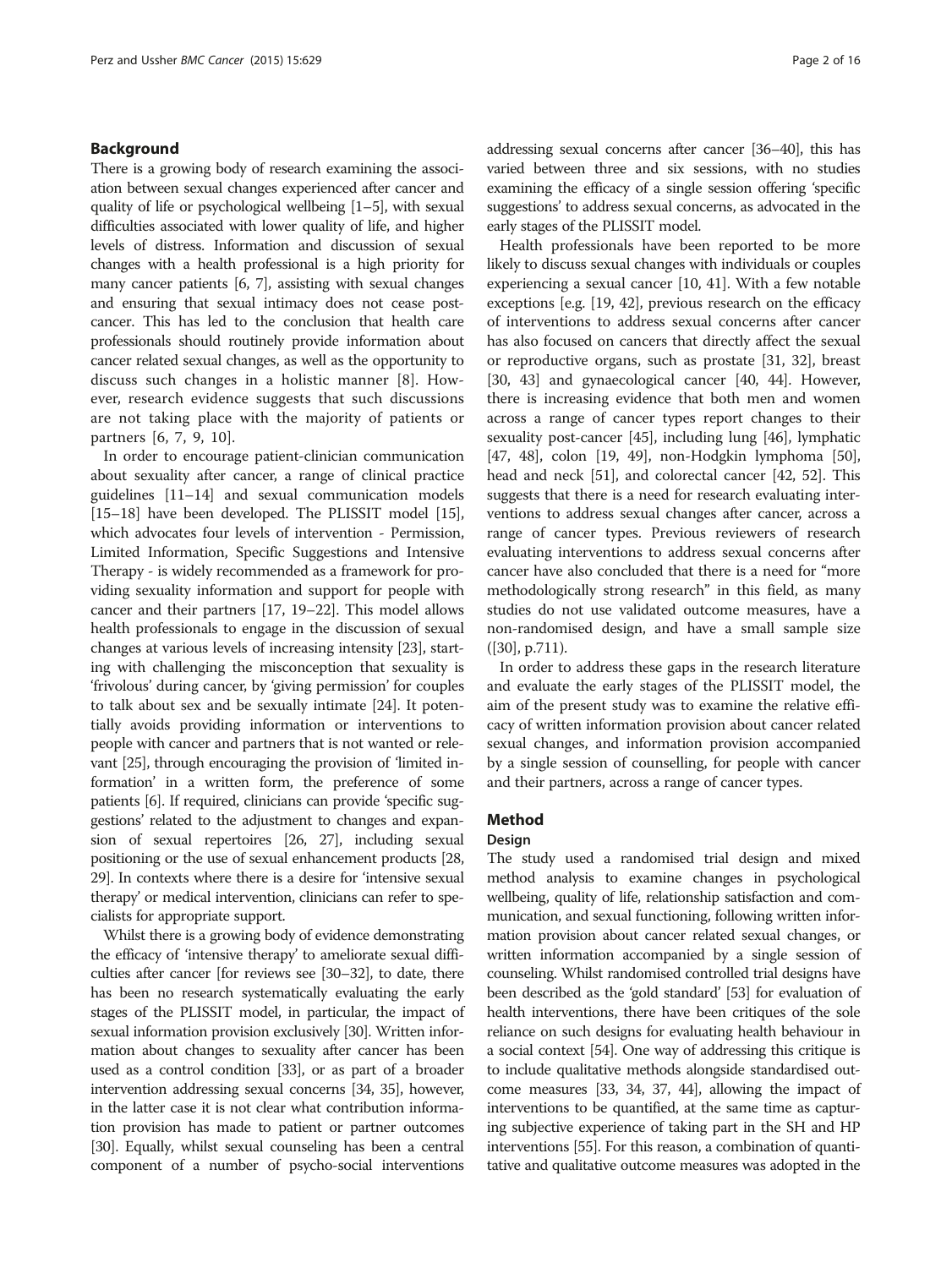present study, to assess participants pre-intervention, at six weeks post-intervention, and three months follow-up.

## Participants and procedure

Participants were eligible if they were over 18 years of age, and were a person with cancer, or the partner of a person with cancer who had experienced cancer related sexual concerns. Recruitment took place within a larger mixed methods study examining the construction and experience of changes to sexuality after cancer [\[45,](#page-13-0) [56](#page-14-0), [57\]](#page-14-0), with the study advertised nationally in Australia through cancer support groups, media stories in local press, advertisements in cancer and carer specific newsletters, hospital clinics, and local cancer organisation websites and telephone helplines. Six hundred and fifty seven people with cancer (535 women, 122 men) and 148 partners (87 women, 61 men) completed an on-line or postal questionnaire examining their experiences of sexuality and intimacy post-cancer (see Fig. 1). The sample consisted of a range of cancer types and stages, representing the major cancer types, but with a preponderance of breast and prostate cancer [see [\[45\]](#page-13-0). At the end of the survey, participants indicated whether they would like to be considered to take part in the evaluation of an intervention providing information about cancer related sexual changes. Those who agreed to take part were then randomly allocated to one of two conditions: self-help information only (SH), or information plus health professional consultation (HP). Randomization was stratified according to gender and cancer classification. The SH and HP interventions were offered on a couple basis for those in a relationship, following previous suggestions that couple based interventions are most effective [[30](#page-13-0)]. However, in order to meet the needs of those who were single, a group over looked in previous research [\[31\]](#page-13-0), or those who had

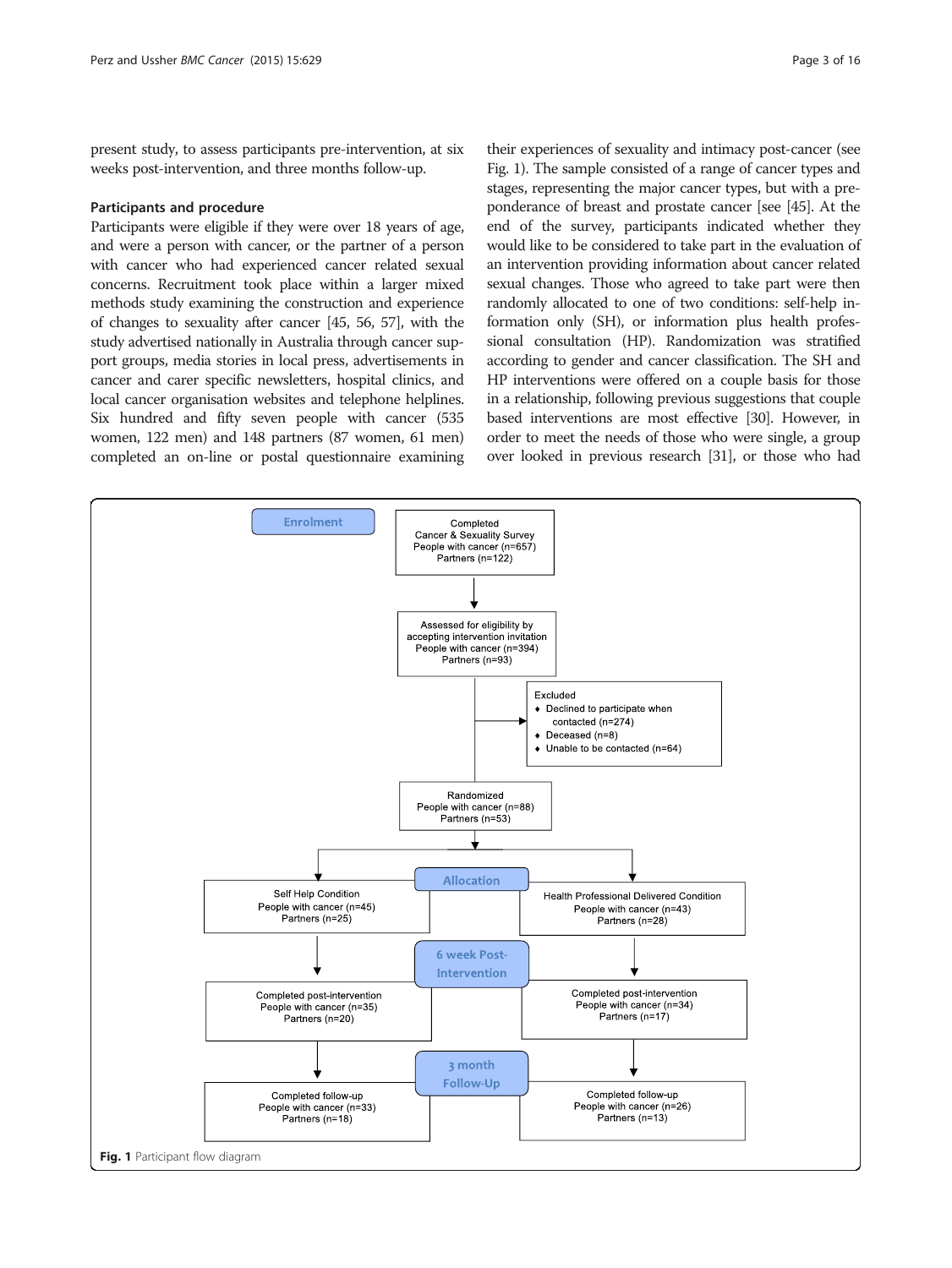partners who did not want to participate, the two interventions were also offered on an individual basis. All participants were explicitly encouraged to discuss the SH and HP intervention with sexual partners, and to share the written information with partners. Participants completed quantitative measures in a questionnaire pre-intervention at baseline, six weeks post-intervention and at three months follow-up. Ten participants from each condition, representing a cross section of gender, cancer type, and patient/partner status, took part in semi-structured interviews postintervention.

Two individuals, a person with cancer and a partner, nominated by a cancer consumer organisation acted as consultants on the project, commenting on the design, method and interpretation of results. We received ethical approval from the University of Western Sydney Human Research Ethics Committee, and from three Health Authorities (Sydney West Area Health Service, South East Sydney Illawarra Health Service, and St Vincent's Hospital, Sydney), from which participants were drawn. All participants were adults, and written informed consent was obtained in all cases.

#### Quantitative measures

Health related quality of life was measured with the Medical Outcomes Study Health Survey Short Form (SF-12) [\[58\]](#page-14-0) . This measure has been used to evaluate functional states in depressed, chronically ill and healthy populations. The SF-12 is comprised of 12 items, measuring two factors: mental health and physical health. Participants rate the degree to which their quality of life is compromised due to their health, on a series of Likert scales. High scores indicate a better quality of life. In this study, internal consistency calculated with Cronbach's alpha = .71 and .74 for physical health for patients and partners respectively, and .72 and .75 for mental health for patients and partners, respectively.

Psychological wellbeing was measured with the Hospital Anxiety and Depression Scale (HADS) [[59\]](#page-14-0), a 14-item validated measure of anxiety and depression in non-psychiatric populations. Each sub-scale HADSA (anxiety) and HADSD (depression) has a maximum possible score of 21, with a score of between 8 and above recommended for "caseness", the cut-off for clinical diagnosis. A score of 8–10 is categorised borderline and a score of 11 and above categorised as abnormal in relation to caseness [\[60\]](#page-14-0). Cronbach alpha coefficients for HADS-A = .83 and .79 for patients and partners, respectively; and for HADS-D = .82–80 for patients and partners, respectively.

Self-silencing was assessed with the Silencing the Self Scale (STSS) [\[61\]](#page-14-0) a standardized scale consisting of 31 items measuring the extent to which individuals endorse self-silencing thoughts and actions in intimate relationships, using a 5-point Likert scale. In addition to a total score, the

four subscales are: Care as Self-Sacrifice (e.g. Caring means putting the other person's needs in front of my own), Silencing the Self (e.g. I don't speak my feelings in an intimate relationship when I know they will cause disagreement), Externalised Self-Perception (e.g. I tend to judge myself by how I think other people see me) and The Divided Self (e.g. Often I look happy enough on the outside, but inwardly I feel angry and rebellious). High scores indicate greater self-silencing. In this study, the internal consistency of total STSS and subscales ranged from Cronbach alpha coefficients of .79–92 for patients and .65–87 for partners.

Relationship satisfaction was measured with the Brief Dyadic Adjustment Scale (DAS) [[62\]](#page-14-0), a 7-item validated instrument which examines relationship satisfaction and cohesion, using a 6-point Likert scale. Cronbach's alpha = .88 and .75 for patients and partners, respectively.

Sexual communication was assessed with the Dyadic Sexual Communication Scale [\[63\]](#page-14-0), a 13 item scale assessing perceptions of the communication process encompassing sexual relationships, using a 6-point Likert scale, with higher scores associated with better quality of perceived communication. Cronbach's alpha coefficients = .91 and .89 for patients and partners, respectively.

Sexual function was measured with the Changes in Sexual Functioning Questionnaire (CSFQ-14) [\[64](#page-14-0)]. This is a 14 item validated instrument which provides a global measure of sexual functioning, using a 5-point Likert scale encompassing five domains identifying different aspects of sexual functioning: desire/frequency; desire/ interest; arousal excitement; orgasm/completion; and pleasure. Scores are gender specific. Cronbach alpha coefficients for total CSFQ-14 scores of .87 for female patients and .89 for female partners, and .84 for male patients and .78 for male partners were found.

Satisfaction with Sexual Relationship was assessed with a one-item measure developed for the present study that asked participants 'how satisfied are you with your sexual relationship?', on a 5-point Likert scale.

#### Qualitative measures

Participants were asked to respond to a series of openended questions about ways in which the SH or HP intervention: helped manage changes to sexuality; helped communication with partner about their sexual relationship; helpful and unhelpful aspects of the intervention; positive and negative consequences of the intervention. Ten participants in each condition also took part in a semi-structured interview, examining the experience of taking part in the intervention, and any perceived consequences in relation to sexual wellbeing. The interviews were audio-recorded ranged in duration from 20–45 min and were conducted on a telephone basis by a trained interviewer.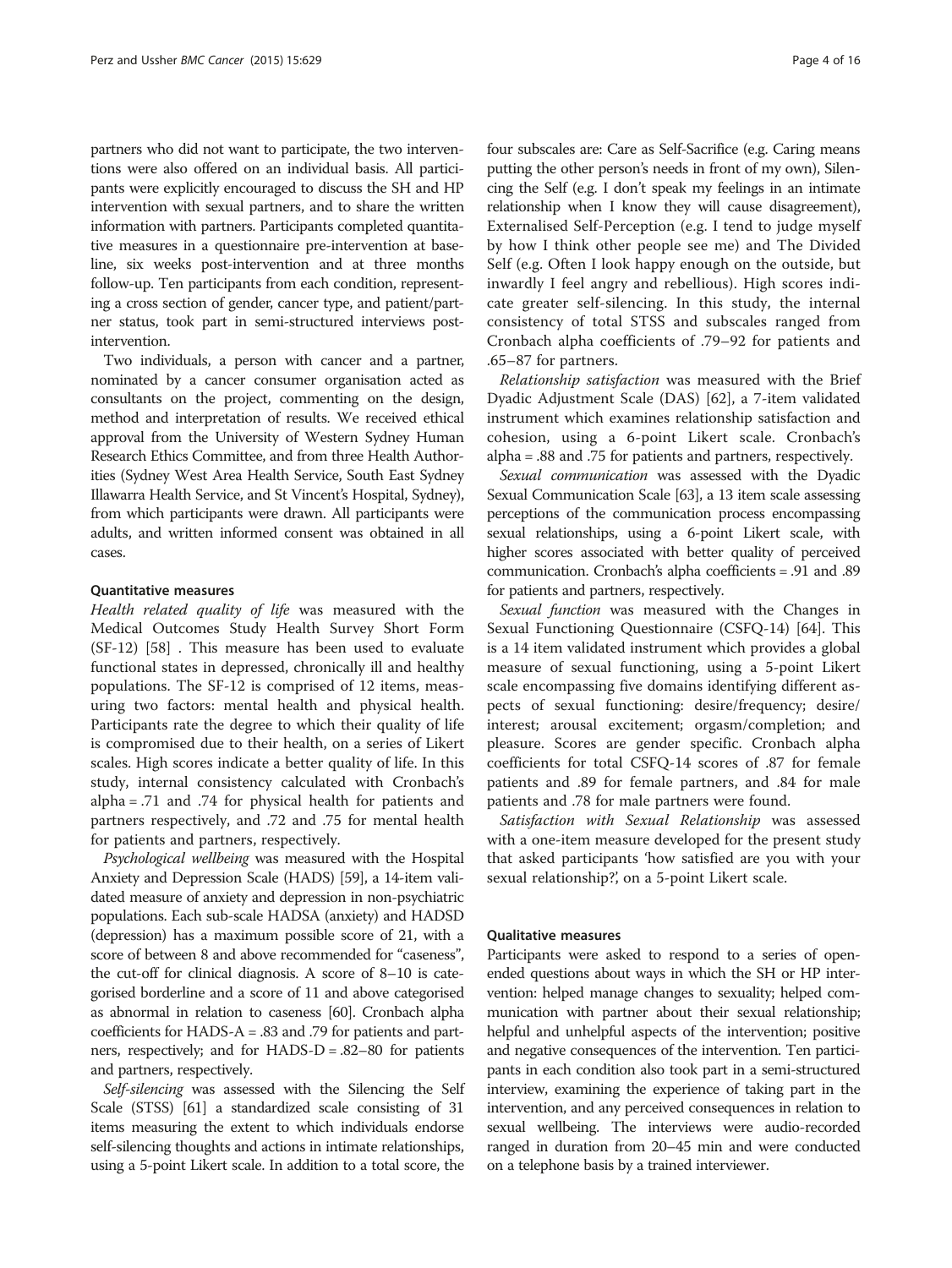## Interventions

#### Self-help booklet

The self-help information booklet was developed as part of the research project, based on accounts of sexual concerns experienced by people with cancer and their partners, consultation with health professionals, and examination of existing written resources on cancer related sexual concerns [\[65](#page-14-0)]. It consisted of 68 pages, which provided information about: what is sexuality and intimacy; how cancer and cancer treatment affects sexuality; the body and sex; sexuality across different stages of cancer; talking about sex and intimacy; information for partners and for single people; same-sex relationships; strategies for overcoming sexual concerns, including exploration of non-coital practices and intimacy; and support services available.

#### Health professional intervention

The health professional consultation consisted of the selfhelp booklet followed up two weeks later by a one-hour telephone or Skype consultation between the participant and a counselor trained in discussing sexuality. Concerns or questions raised as a result of reading the booklet were discussed during the consultation, and suggestions for ameliorating sexual problems, based on the specific needs of participants, were offered.

## Analysis

## Statistical analysis

Univariate analyses were conducted to compare participants in the two intervention conditions for each of the socio-demographic variables of interest separately for people with cancer (PWC) and partners of people with cancer (PPWC). For continuous variables, one-way ANOVA were conducted with intervention, participant type, or gender used as the grouping variable, and the chi square test for independence used for frequency data. Descriptive frequency analyses were used to examine baseline/follow-up retention rates across intervention conditions and participate type. Descriptive analyses examined program evaluation measures. To allow for dichotomous analysis and facilitate interpretation, ratings of program usefulness were recoded into 'not useful' and 'useful (a little > extremely)', reflecting the direction and meaning of the original Likert scales. The Fisher's Exact Test (FET) was performed upon the categorical data associated with the perceived usefulness of the booklet in managing sexual changes and communication about sexual changes across the SH and HP intervention conditions. In these analyses, the FET calculates the exact probability of significant differences in the reported assignments of participants in the two intervention conditions. Independent sample t-tests were performed on outcome variables to assess baseline differences between the SH and HP intervention conditions according to participant type. A series of separate mixed repeated measures ANOVA were conducted on scores on each outcome variable across the three time conditions, pre-test, post-test and follow-up as the within-subjects variables, with intervention condition (SH or HP), participant type (PWC or PPWC), gender (men or women) and cancer type (sexual or non-sexual) as the between-subjects factors. An alpha level of .05 was used for all statistical tests.

## Qualitative analysis

The interviews and open-ended questionnaire data were analysed using theoretical thematic analysis [\[66\]](#page-14-0), using an inductive approach, with the development of themes being data driven, rather than based on pre-existing research on sexuality and cancer. In the analysis, our aim was to examine data at a latent level, examining the underlying ideas, constructions and discourses that shape or inform the semantic content of the data. All of the interviews were transcribed verbatim, and the answers to open ended questions collated. A research assistant read the resulting transcripts in conjunction with the audio recording, to check for errors in transcription. Detailed memo notes and potential analytical insights were also recorded during this process. A subset of the interviews and open ended questions was then independently read and reread by two of us (JU and JP) to identify first order codes such as communication about sexuality; legitimation of non-coital sex; liking information; intimacy more important than sexuality; normalising sexual change; increased awareness and reflection; acceptance of sexual change; importance of sex; validating sexual practice; no change; interventions not applicable; need for more specific information. There was a high level of agreement between coders, with any disagreement resolved by discussion. The entire data set was then coded by a research assistant using NVivo, a computer package that facilitates organization of coded qualitative data. All of the coded data was then read through independently by two of us (JU and JP). Codes were then grouped into higher order themes; a careful and recursive decision making process, which involved checking for emerging patterns, for variability and consistency, and making judgements about which codes were similar and dissimilar. The thematically coded data was then collated and reorganized through reading and rereading, allowing for a further refinement and review of themes [\[67\]](#page-14-0), where a number of themes were collapsed into each other and a thematic map of the data was developed. In this final stage, a number of core themes were developed, which essentially linked many of the themes: increasing awareness and communication about sex; normalising sexual change; legitimation of intimacy and non-coital sex; lack of applicability and specificity. In the presentation of qualitative results, participant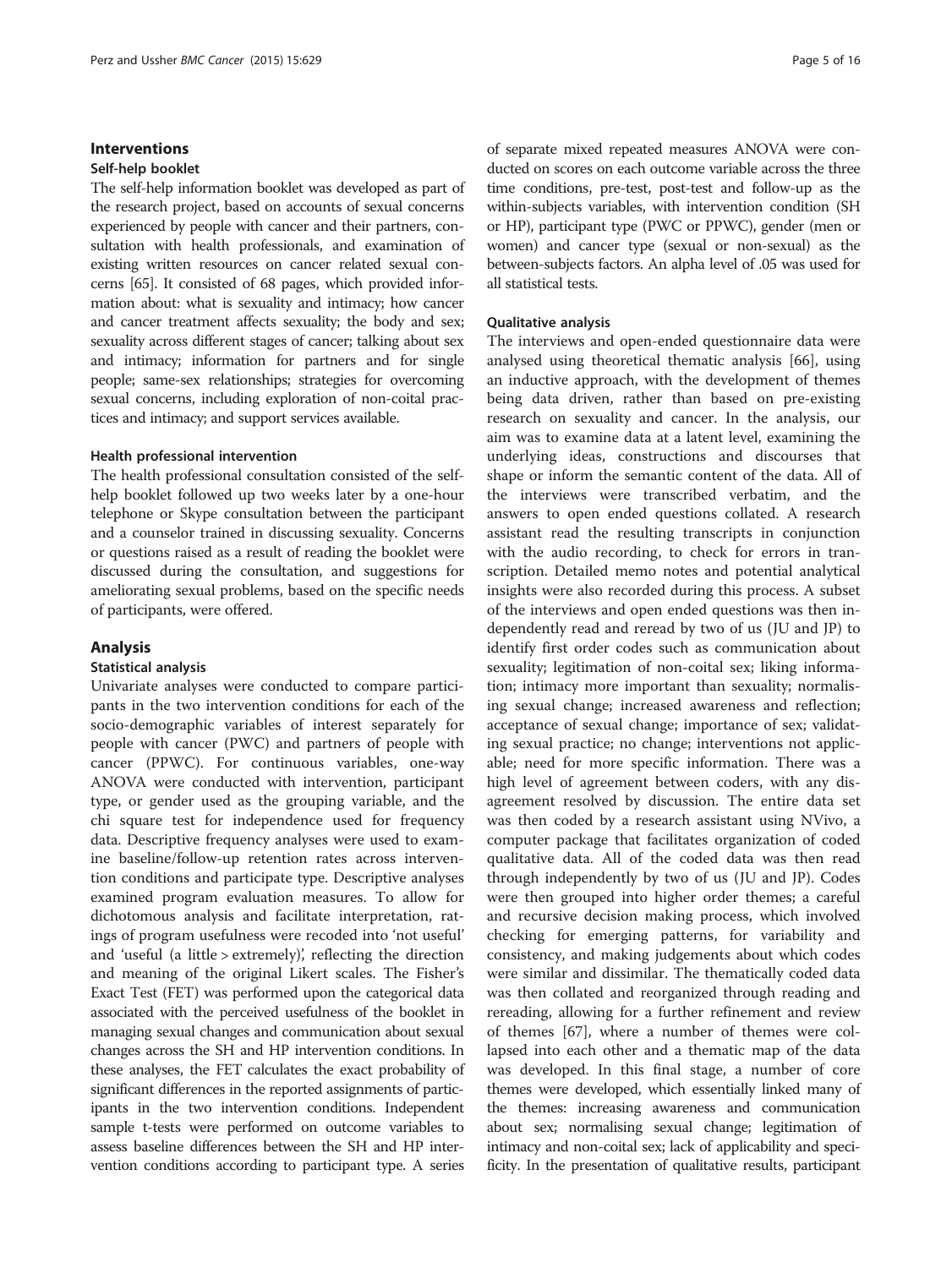<span id="page-5-0"></span>details are provided for longer quotes, including pseudonym, age, patient/partner status, type of cancer, and SH or HP condition.

## Results

## Participant profile

Eighty-eight people with cancer (47 women; 41 men) and fifty-three partners (28 women, 25 men) agreed to take part in the intervention arm of the study and completed the pre-intervention assessment, before being allocated into one of the two intervention conditions. Baseline participant demographic data is presented in Table 1 by self-help (SH) and health professional (HP) intervention groups for both people with cancer (PWC) and partners of people with cancer (PPWC). The sample was relatively equally gender split (53 % and 47 % respectively for women and men), predominately Anglo-Australian, and the average age of women  $(M = 52.7, SD = 11.5)$  was significantly younger than that for men ( $M = 59.8$ ,  $SD = 11.4$ ;  $p < .001$ ). The majority of participants were heterosexual, partnered and living together, had an average length of current relationship of 24.2 years  $(SD = 16.3)$ , and had participated in the study as a couple

(73 %). Most participants had a sexual type (i.e. prostate, breast or gynaecological) cancer classification (81 %). Of the 141 participants who commenced the study, 92 completed both post and follow-up measures representing an overall retention rate of 65.2 %. The retention to follow-up was higher in the SH group (92.7 %) compared to 80.4 % for the HP group, but comparable for PWC (68.2 %) and PPWC (60.4 %).

## Program evaluation ratings

Evaluations of the booklet and health professional session elements of the program by intervention groups collected at follow-up are presented in Table [2](#page-6-0). Participants in both groups rated the booklet favourably in terms of usefulness in helping to manage changes to sexuality and usefulness in helping with talking with their partner about changes to their sexuality. Participants in the HP group were significantly more likely to rate the booklet as being useful than those in the SH group. For those in the HP group, positive ratings of the session with the health professional were found with the majority reporting that the session was useful in both helping to manage changes to sexuality and

Table 1 Baseline Sample Characteristics by Intervention Group for People with Cancer and Partners of People with Cancer

| Characteristic                  | Self Help Package (SH) $(n = 70)$ M (SD) or n (%) |                      | Health Professional Delivered (HP) ( $n = 71$ ) M (SD) or $n$ (%) |                      |  |
|---------------------------------|---------------------------------------------------|----------------------|-------------------------------------------------------------------|----------------------|--|
|                                 | Person with cancer $(n = 45)$                     | Partner ( $n = 25$ ) | Person with cancer ( $n = 43$ )                                   | Partner ( $n = 28$ ) |  |
| Age:                            | 56.9 (12.9)                                       | 55.7 (10.6)          | 55.6 (12.0)                                                       | 55.4 (11.7)          |  |
| Length of relationship (years): | 22.1 (16.9)                                       | 27.8 (16.2)          | 23.6 (16.4)                                                       | 25.5 (15.9)          |  |
| Gender:                         |                                                   |                      |                                                                   |                      |  |
| Female                          | 23(51.1)                                          | 12 (48.0)            | 24 (55.8)                                                         | 16(57.1)             |  |
| Male                            | 22 (48.9)                                         | 13 (52.0)            | 19 (44.2)                                                         | 12 (42.9)            |  |
| Ethnicity:                      |                                                   |                      |                                                                   |                      |  |
| Aust/White European             | 43 (95.6)                                         | 23 (92.0)            | 40 (93.0)                                                         | 25 (89.3)            |  |
| Asian                           | 2(4.4%                                            | 1(4.0)               |                                                                   | 2(7.1)               |  |
| Other                           |                                                   | 1(4.0)               | 3(7.0)                                                            | 1(3.6)               |  |
| Relationship status:            |                                                   |                      |                                                                   |                      |  |
| Partnered - Living together     | 30 (66.7)                                         | 21 (84.0)            | 32 (74.4)                                                         | 26 (92.9)            |  |
| Partnered - Not living together | 6(13.3)                                           | 4(16.0)              | 5(11.6)                                                           | 2(7.1)               |  |
| Not in a relationship           | 8(17.8)                                           |                      | 6(14.0)                                                           |                      |  |
| Other/Not specified             | 1(2.2)                                            |                      |                                                                   |                      |  |
| Sexual identity:                |                                                   |                      |                                                                   |                      |  |
| Heterosexual                    | 45 (100)                                          | 24 (95.8)            | 41 (95.3)                                                         |                      |  |
| Non Heterosexual                |                                                   | 1(4.2)               | 2(4.7)                                                            |                      |  |
| Cancer classification           |                                                   |                      |                                                                   |                      |  |
| Sexual type cancer              | 35 (77.8)                                         | 20 (80.0)            | 36 (83.7)                                                         | 23 (82.1)            |  |
| Non-sexual type cancer          | 10(22.2)                                          | 5(20.0)              | 7(16.3)                                                           | 5(17.9)              |  |
| Intervention modality:          |                                                   |                      |                                                                   |                      |  |
| Couple                          | 26 (57.8)                                         | 24 (96.0)            | 26 (60.5)                                                         | 27 (100)             |  |
| Individual                      | 19 (42.2)                                         | 1(4.0)               | 17 (39.5)                                                         |                      |  |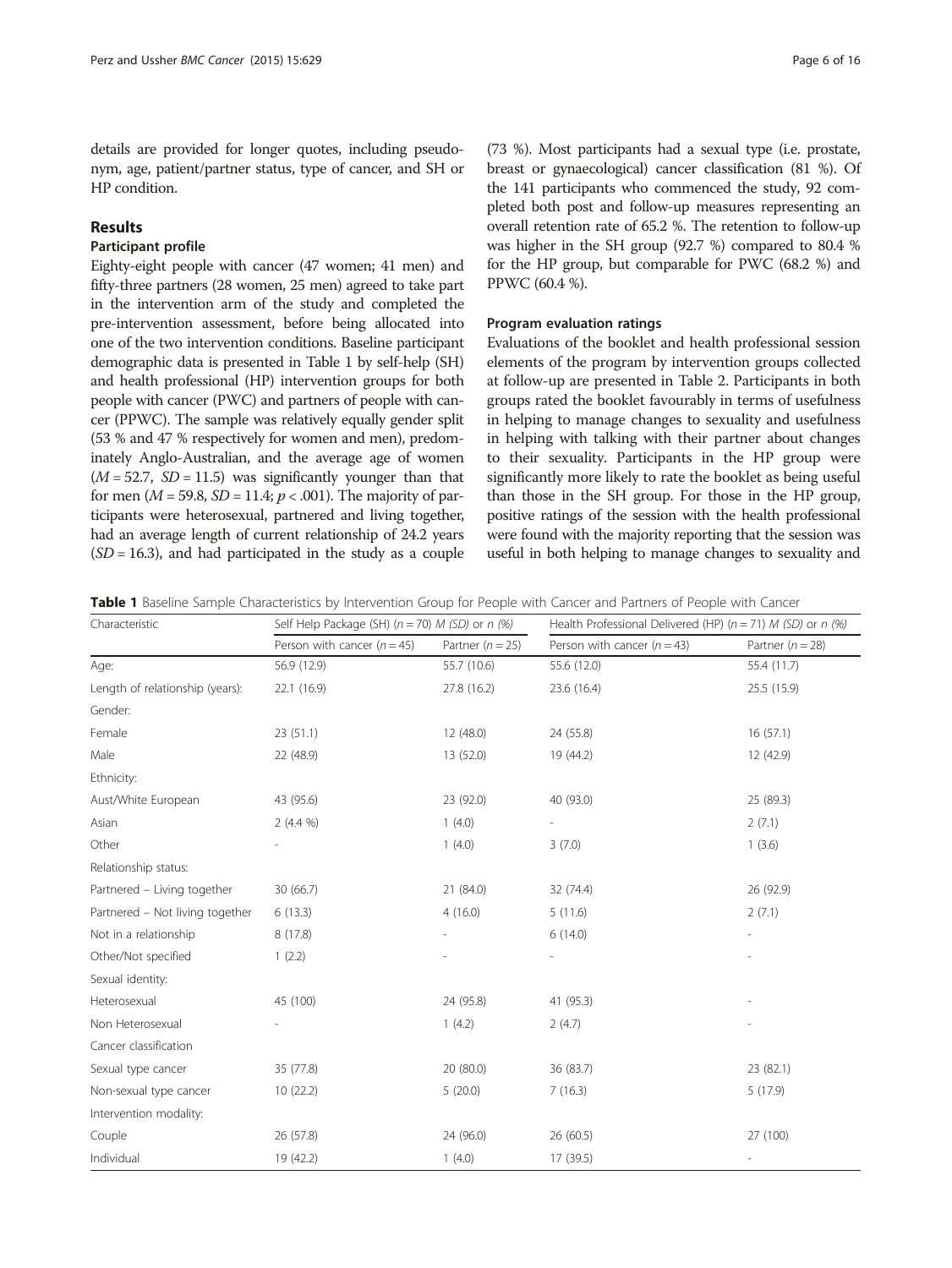#### <span id="page-6-0"></span>Table 2 Program Evaluations by Intervention Group

| Measure                                                                                      | <b>SH</b> |                | HP |      | Test for group<br>difference |  |
|----------------------------------------------------------------------------------------------|-----------|----------------|----|------|------------------------------|--|
|                                                                                              | n         | $\frac{0}{0}$  | n  | $\%$ | FET                          |  |
| Booklet usefulness in helping manage changes<br>to sexuality                                 |           |                |    |      | .013                         |  |
| Not useful                                                                                   | 14        | 32.6           | 3  | 8.6  |                              |  |
| Useful (a little $>$ extremely)                                                              | 29        | 67.4           | 32 | 91.4 |                              |  |
| HP session usefulness in helping manage<br>changes to sexuality                              |           |                |    |      |                              |  |
| Not useful                                                                                   |           |                | 2  | 6.5  |                              |  |
| Useful (a little > extremely)                                                                |           | $\overline{a}$ | 29 | 93.5 |                              |  |
| Booklet usefulness in helping communication<br>with partner about the sexual relationship    |           |                |    |      |                              |  |
| Not useful                                                                                   | 19        | 44.2           | 6  | 20.0 |                              |  |
| Useful (a little $>$ extremely)                                                              | 24        | 55.8           | 24 | 80.0 | .045                         |  |
| HP session usefulness in helping communication<br>with partner about the sexual relationship |           |                |    |      |                              |  |
| Not useful                                                                                   |           |                | 3  | 12.0 |                              |  |
| Useful (a little $>$ extremely)                                                              |           |                | 22 | 88.0 |                              |  |

in helping with talking to their partner about changes to your sexuality.

#### Group baseline comparisons

No significant baseline differences between participants in the SH and HP groups, or between PWC and PPWC were found for demographic measures reported in Table [1](#page-5-0). No differences for PWCs in the SH and HP conditions in baseline outcome measures approached significance (p values ≥ .14). Similarly, no differences in outcome measures between the SH and HP conditions were found for PPWCs (*p* values  $\ge$  .11).

## Changes in outcomes measures across time by intervention group and participant type

Separate three-way mixed design ANOVA were conducted with time (pre-test, post-test and follow-up) as the withinsubjects factor, and intervention condition (SH or HP) paired with either participant type (PWC or PPWC), gender (male or female) or cancer type (sexual or non-sexual) as the between-subjects factors. No significant main effects or interactions with intervention condition were found for gender or cancer type. Baseline, post and follow-up means and SDs for outcomes measures in the SH and HP conditions for people with cancer are presented in Table [3](#page-7-0) and for partners of people with cancer in Table [4.](#page-7-0) The main effects and interactions were not significant for physical health related quality of life, psychological wellbeing, sexual communication, male sexual function and satisfying sexual relationship, indicating that these measures did not significantly vary across the time conditions according to intervention condition or participant type. Significant withinsubjects contrasts were found on the remaining measures as follows.

For people with cancer in the SH condition, improvements over time were found for relationship satisfaction  $(F = 9.61; p = .004; n^2p = .26$  [level 2 vs. level 1]), but decreases in mental health related quality of life  $(F = 5.27)$ ;  $p = .03; n^2p = .16$  [level 2 vs. level 1]) were also reported. PWCs in the HP condition reported decreases over time in scores for total self-silencing ( $F = 5.14$ ;  $p = .03$ ;  $n^2 p = .05$ [level 3 vs. level 1]) and externalized self-perception  $(F = 7.91; p = .009; n^2p = .06$  [level 3 vs. level 1]), indicating reduced self-silencing.

For partners of people with cancer in the SH condition, depression scores significantly increased from baseline to follow-up ( $F = 5.12$ ;  $p = .04$ ;  $n^2p = .23$  [level 3 vs. level 1]). In the HP condition, female sexual functioning scores decreased significantly from baseline to post  $(F = 7.84;$  $p = .02; n^2p = .47$  [level 2 vs. level 1]), but returned to baseline levels by follow-up. For PPWCs in the HP condition, decreases in scores over time were found for total self-silencing ( $F = 8.46$ ;  $p = .01$ ;  $n^2 p = .41$  [level 3 vs. level 1]), care as self-sacrifice ( $F = 10.43$ ;  $p = .007$ ;  $n^2p = .47$ [level 3 vs. level 1]), divided self ( $F = 6.75$ ;  $p = .02$ ;  $n^2 p = .36$ [level 2 vs. level 1]) and ( $F = 6.80$ ;  $p = .02$ ;  $n^2 p = .36$  [level 3 vs. level 1]), and externalized self-perception  $(F = 6.88;$  $p = .02; n^2p = .36$  [level 3 vs. level 1]).

## Qualitative results

#### Increasing awareness and communication about sex

Sexuality and intimacy are often positioned as trivial activities in the context of cancer, which can leave couples reluctant to raise sexual concerns with each other, or with health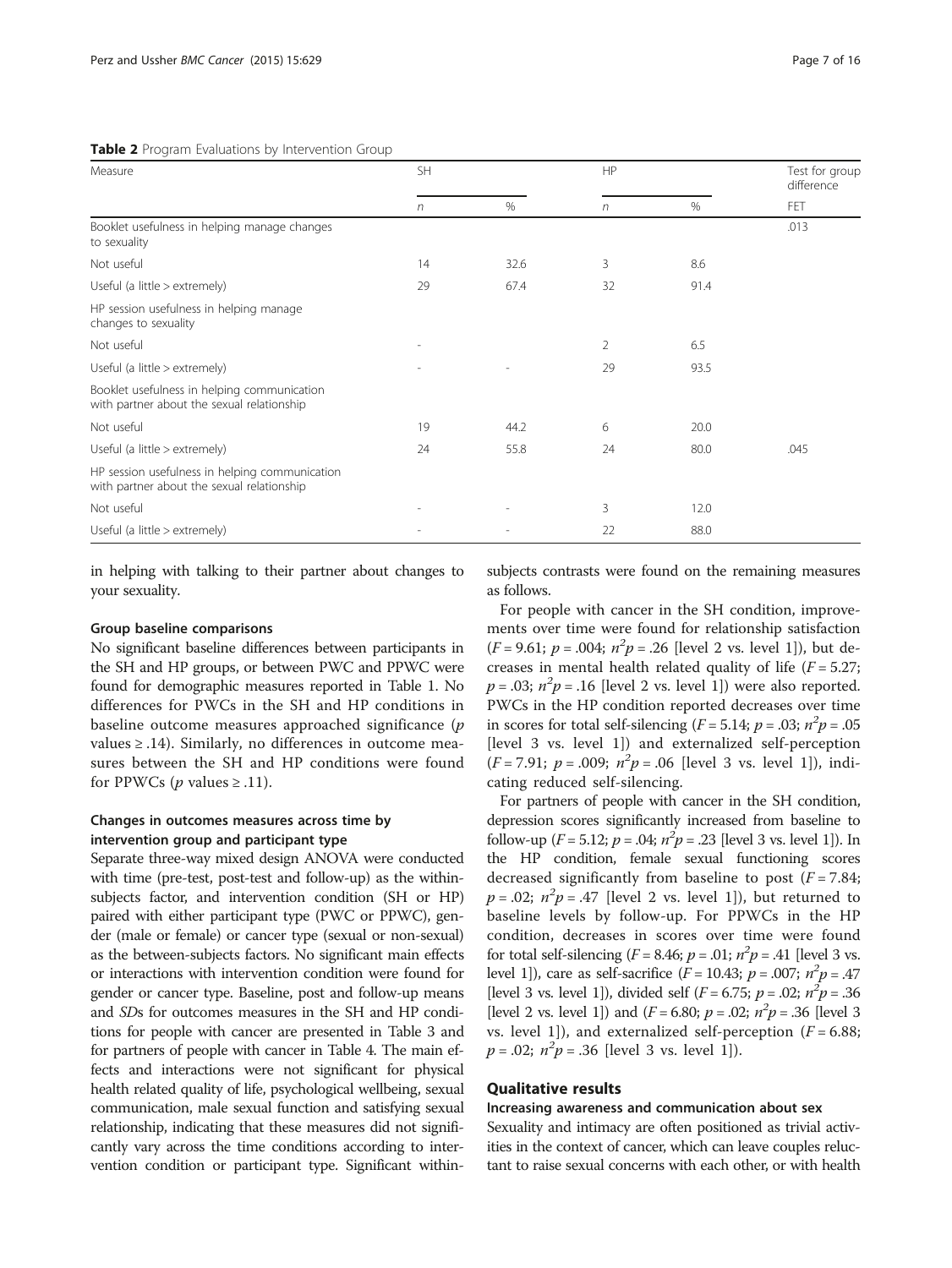|                                | People with Cancer                |                    |                  |                                               |             |                    |  |
|--------------------------------|-----------------------------------|--------------------|------------------|-----------------------------------------------|-------------|--------------------|--|
| Measure                        | Self Help Package (SH) $(n = 33)$ |                    |                  | Health Professional Delivered (HP) $(n = 26)$ |             |                    |  |
|                                | Pre M (SD)                        | Post M (SD)        | FUP M (SD)       | Pre M (SD)                                    | Post M (SD) | FUP M (SD)         |  |
| Health related quality of life |                                   |                    |                  |                                               |             |                    |  |
| Physical health                | 41.9(11.1)                        | 44.0 (10.1)        | 43.0 (13.5)      | 49.6 (10.6)                                   | 50.4(7.2)   | 47.7 (9.9)         |  |
| Mental health                  | 50.0 $(7.7)^{\#}$                 | 45.2 $(12.0)^{\#}$ | 45.8 (13.0)      | 51.2(5.7)                                     | 49.3 (9.8)  | 50.0 (11.4)        |  |
| Psychological wellbeing*       |                                   |                    |                  |                                               |             |                    |  |
| Anxiety                        | 10.9(2.0)                         | 10.4(1.8)          | 10.9(1.8)        | 10.9(1.9)                                     | 11.0(1.4)   | 11.2(1.6)          |  |
| Depression                     | 9.1(2.0)                          | 8.9(1.7)           | 8.7(1.6)         | 8.6(1.9)                                      | 8.6(1.5)    | 8.7(1.7)           |  |
| Self Silencing*                |                                   |                    |                  |                                               |             |                    |  |
| Care as self sacrifice         | 27.3(7.0)                         | 27.9(6.0)          | 27.3(5.9)        | 27.4(7.3)                                     | 27.8(7.7)   | 27.1(8.2)          |  |
| Silencing the self             | 25.4(9.3)                         | 25.8 (8.1)         | 25.1(7.4)        | 26.7(5.8)                                     | 25.3(6.9)   | 25.9 (7.0)         |  |
| Divided self                   | 17.7(7.3)                         | 17.4(6.2)          | 17.0(6.5)        | 16.7(6.1)                                     | 16.4(5.8)   | 15.6(5.5)          |  |
| Externalized self perception   | 16.9(5.9)                         | 16.6(5.9)          | 16.8(5.4)        | $16.3 (5.2)^{\#}$                             | 15.4(5.9)   | $14.9(6.0)^{\#}$   |  |
| Total                          | 85.7 (25.3)                       | 86.3 (20.7)        | 85.3 (20.7)      | $86.9(16.4)^{\#}$                             | 84.8 (19.6) | $82.8~(20.3)^{\#}$ |  |
| Relationship satisfaction      | 31.0 $(7.6)^{\#}$                 | 32.5 $(6.8)^{\#}$  | 33.1 $(7.4)^{#}$ | 32.5(7.3)                                     | 33.1 (6.6)  | 33.2 (4.0)         |  |
| Sexual communication           | 46.7 (11.9)                       | 45.4 (12.7)        | 46.8 (12.4)      | 49.1 (9.8)                                    | 49.7 (9.2)  | 51.4 (10.4)        |  |
| Sexual function                |                                   |                    |                  |                                               |             |                    |  |
| Female sexual function         | 38.2(8.7)                         | 38.2 (8.6)         | 37.5 (10.6)      | 35.2 (11.2)                                   | 33.2(12.5)  | 33.7 (12.4)        |  |
| Male sexual function           | 33.4(8.5)                         | 35.1 (8.4)         | 33.8(9.1)        | 33.9 (7.1)                                    | 34.4 (9.6)  | 34.5(7.5)          |  |
| Satisfying sexual relationship | 2.5(1.5)                          | 2.8(1.4)           | 2.8(1.5)         | 2.6(1.3)                                      | 3.0(1.2)    | 3.0(1.1)           |  |

<span id="page-7-0"></span>Table 3 Mean Scores for Outcome Variables Across Time Conditions by Intervention Group for People with Cancer

 $^{\#}$ Significant difference between scores at  $p < .05;$   $*$  Higher scores signify greater distress or greater negative impact

| Table 4 Mean Scores for Outcome Variables Across Time Conditions by Intervention Group for Partners of People with Cancer |  |  |  |
|---------------------------------------------------------------------------------------------------------------------------|--|--|--|
|---------------------------------------------------------------------------------------------------------------------------|--|--|--|

|                                | Partner of Person with Cancer     |             |                  |                                                 |                     |                          |  |
|--------------------------------|-----------------------------------|-------------|------------------|-------------------------------------------------|---------------------|--------------------------|--|
| Measure                        | Self Help Package (SH) $(n = 18)$ |             |                  | Health Professional Delivered (HP) ( $n = 13$ ) |                     |                          |  |
|                                | Pre M (SD)                        | Post M (SD) | FUP M (SD)       | Pre M (SD)                                      | Post M (SD)         | FUP M (SD)               |  |
| Health related quality of life |                                   |             |                  |                                                 |                     |                          |  |
| Physical health                | 51.8(6.8)                         | 52.50 (5.7) | 52.0(6.5)        | 50.1 (10.1)                                     | 49.8 (10.2)         | 47.1 (11.0)              |  |
| Mental health                  | 55.5(4.5)                         | 52.8 (8.5)  | 55.4 (6.2)       | 52.2 $(5.7)^{#}$                                | 54.1 (10.2)         | 57.1 $(3.0)^{\#}$        |  |
| Psychological wellbeing*       |                                   |             |                  |                                                 |                     |                          |  |
| Anxiety                        | 12.0(1.5)                         | 11.4(1.3)   | 11.1(1.6)        | 11.5(1.9)                                       | 11.5(1.8)           | 11.5(2.1)                |  |
| Depression                     | $8.5~(0.9)^*$                     | 8.9(1.1)    | 9.1 $(1.2)^{\#}$ | 8.9(1.4)                                        | 8.2(1.1)            | 8.5(1.2)                 |  |
| Self Silencing*                |                                   |             |                  |                                                 |                     |                          |  |
| Care as self sacrifice         | 26.4(6.4)                         | 27.9(6.0)   | 27.3(5.9)        | $27.9(4.7)^{#}$                                 | 29.1(5.5)           | $25.5(5.8)^{*}$          |  |
| Silencing the self             | 23.7(7.9)                         | 22.2(6.7)   | 22.8 (8.2)       | 22.8(6.3)                                       | 23.2(7.0)           | 22.2(7.4)                |  |
| Divided self                   | 12.6(4.1)                         | 13.2(5.2)   | 11.8(5.1)        | $14.4~(4.1)^{#}$                                | $12.6$ $(3.0)^{\#}$ | $12.2$ $(3.6)^{\#}$      |  |
| Externalized self perception   | 16.9(5.9)                         | 16.6(5.9)   | 16.8(5.4)        | $15.1~(4.5)^{\#}$                               | 14.1(5.1)           | $12.1 (5.2)^{\#}$        |  |
| Total                          | 78.0 (16.9)                       | 77.4 (17.7) | 76.9 (18.9)      | 80.2 $(13.6)^{\text{\#}}$                       | 78.9 (14.4)         | 72.0(17.5 <sup>#</sup> ) |  |
| Relationship satisfaction      | 36.8(3.5)                         | 36.2(2.6)   | 36.2 (3.9)       | 35.8 (3.8)                                      | 36.2(4.1)           | 37.1(2.9)                |  |
| Sexual communication           | 53.2 (10.1)                       | 52.3 (9.6)  | 53.1 (10.6)      | 52.1 (8.8)                                      | 51.7(7.5)           | 53.9 (8.9)               |  |
| Sexual function                |                                   |             |                  |                                                 |                     |                          |  |
| Female sexual function         | 42.9 (8.8)                        | 44.0 (5.9)  | 43.5 (4.4)       | 36.1 $(10.1)^{\#}$                              | $32.0(10.7)^{#}$    | 35.1 (10.3)              |  |
| Male sexual function           | 42.4(8.5)                         | 41.0 (8.7)  | 41.6(7.8)        | 36.7(5.0)                                       | 38.7 (9.0)          | 34.0 (9.5)               |  |
| Satisfying sexual relationship | 3.1(1.3)                          | 3.3(1.2)    | 3.5(1.2)         | 3.1(1.3)                                        | 3.5(0.9)            | 3.5(1.0)                 |  |

 $^{\#}$ Significant difference between scores at  $p < .05;$   $^{\ast}$  Higher scores signify greater distress or greater negative impact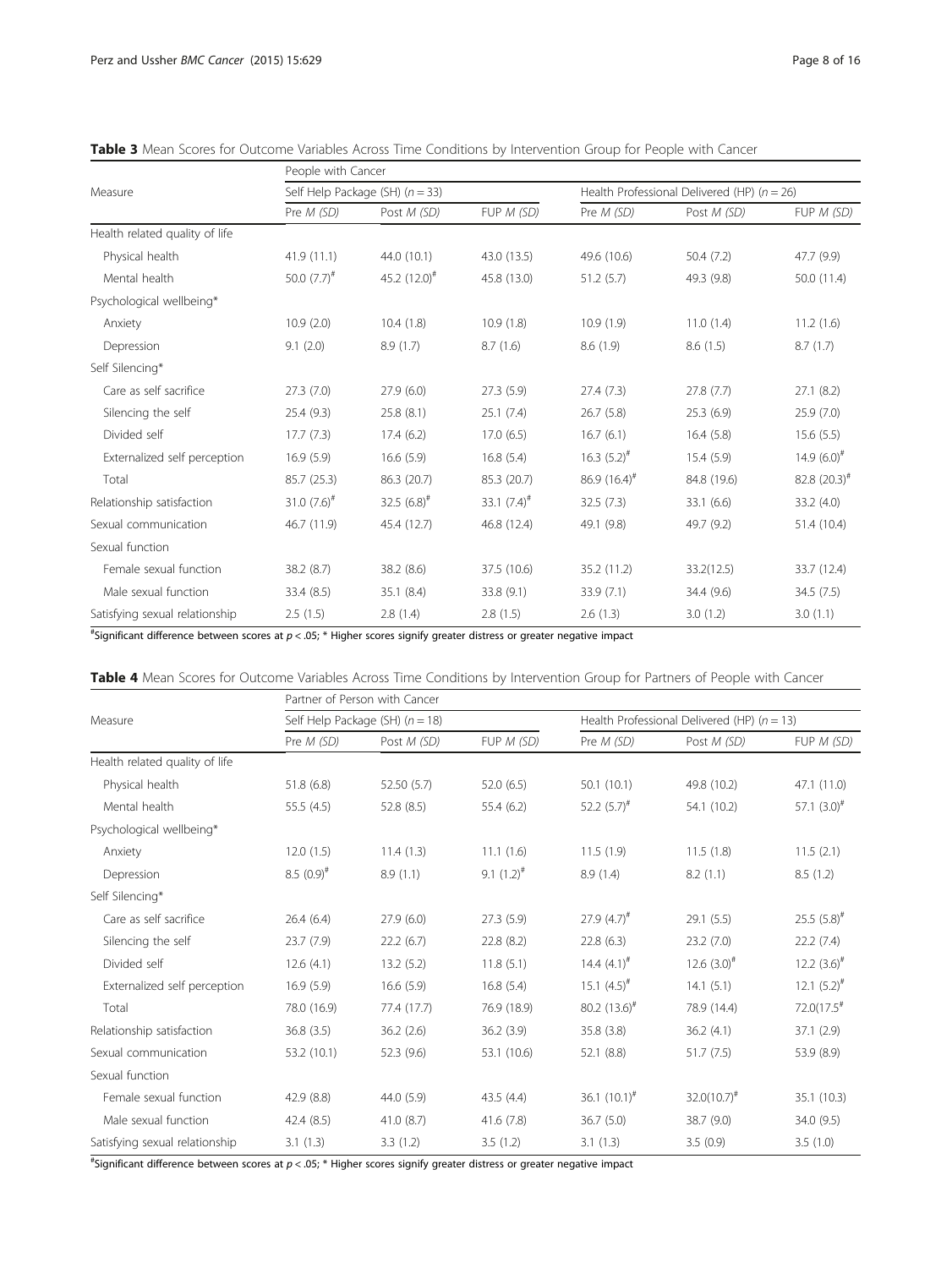professionals [\[9](#page-13-0), [68\]](#page-14-0). The majority of participants, both partners and people with cancer, reported that taking part in the SH or HP intervention increased their awareness of sexual issues as evidenced by the following accounts: "improved awareness of both our sexual needs"; "gave starting point for discussion"; "made me think about it more"; opened up new areas to discuss – also to understand"; "made me aware of possible problems"; brought sex into focus and put it on the agenda". This awareness was reported to have served to challenge "taboos" and legitimate sexuality as an issue of concern following cancer diagnosis and treatment, in a context where participants reported that "sexual dysfunction was never mentioned as a side effect of cancer diagnosis", and they "were never informed about possible negative side effects such as not being able to experience penetration". Awareness also served to facilitate communication about sexual matters within relationships, as Simon (age 53, patient, sarcoma, SH) commented:

I think, in that people find sexuality a difficult thing to talk about, or an embarrassing thing to talk about, or it's very low on your list of priorities when you are undergoing chronic illness. But, there's a reminder there that it shouldn't be that sort of threatening, that it an important part of an ongoing, loving relationship you have with somebody, would be it your wife or partner or lover or whatever it is.

Increased communication and "being more open with each other about sex" was predominately reported in longterm relationships. For example, Ewan (age 64, prostate, HP), described having had a "normal and good sex life" in his 45 years of marriage, but that the HP intervention: "helped us to talk a little more about sexual things"; and Jason (age 35, partner, non-Hodgkin's lymphoma, HP) said that "there were still a few things that (he) hadn't yet got around to asking" his partner of 12 years, but that the HP intervention "actually saved me from having to ask, or when I did ask, um, it was more around, 'so is this what happened with you?'". However, a number of participants also reported increased communication in the context of a new relationship, as evidenced by Zoe's account (age 48, patient, breast, HP):

I just had just gone into a new relationship about eight months ago and it just gave me something to – and this person wasn't with me when I was going to my treatment, so it was just a really good springboard for me to open up discussion with him about where I'm at sexually.

There were also a number of accounts of anticipating using the information booklet in future relationships, as a means of facilitating discussion of sexual issues, as is evident in Boris's account: "you could make your partner

aware and just say, look, you know, there's something for you to read if you want a relationship with me. These are my issues. Or some of my issues" (age 61, patient, prostate, SH). The SH and HP interventions were also reported to have facilitated discussion with health professionals involved in the ongoing care of patients, including requests for 'assistive aids' [\[69](#page-14-0)]: "helped with discussing sex with my oncologist"; "I went to my GP for creams and soreness which helped a bit"; "helped me to ask for penile injections"; "dealt with my erectile dysfunction which finally led to my having a prosthesis".

Whilst there were many accounts of the information booklet acting as a "starting point for discussion", or "getting us to talk", participants who took part in the HP condition described the additional health professional consultation as further facilitating couple discussion of concerns: "The booklet opened up ways to talk about my issues with my partner, the f/up consult gave the courage to do so" (Helen, 56, patient, breast, HP); "the book got us to discuss things that we probably hadn't discussed previously…the meeting did help us to iron out a few little problems that we may have had" (Will, age 73, patient, prostate, HP); "provided an opportunity to hear the partner's opinion from a third party's questions" (Hal, age 63, patient, prostate, HP); "because we were able to discuss sex with a third person, made it easy to talk more openly with each other (David, age 72, patient, prostate, HP). The professional consultation was also described as having made sections of the booklet "a lot more relevant", and allowing participants to "take some concepts from the book and then talk about how it is exactly for me", with subsequent couple conversations serving to "clarify issues".

## Normalizing sexual change

Absence of either discussion or information provision regarding cancer related sexual changes can lead to feelings of isolation, or the belief that sexual difficulties are unique to the individual [[6](#page-13-0)]. Many participants reported that the HP or SH intervention served to normalize their experience of sexual difficulties, "reassuring" participants that sexual changes were "OK and normal" or a "common problem" and that they are "not the only one this is happening to"; as "others feel the same way and there are solutions". This sense of "normalcy" undermined isolation experienced by some participants, as is evident in the following accounts: "I don't feel so alone"; "I'm not the only one"; "it was useful to read about what other people have gone through";

I found the recognition that there are problems with sexuality with cancer very helpful. It is better to be in a boat with others rather than trying to paddle alone through rough waters (Emma, age 68, patient, breast, HP).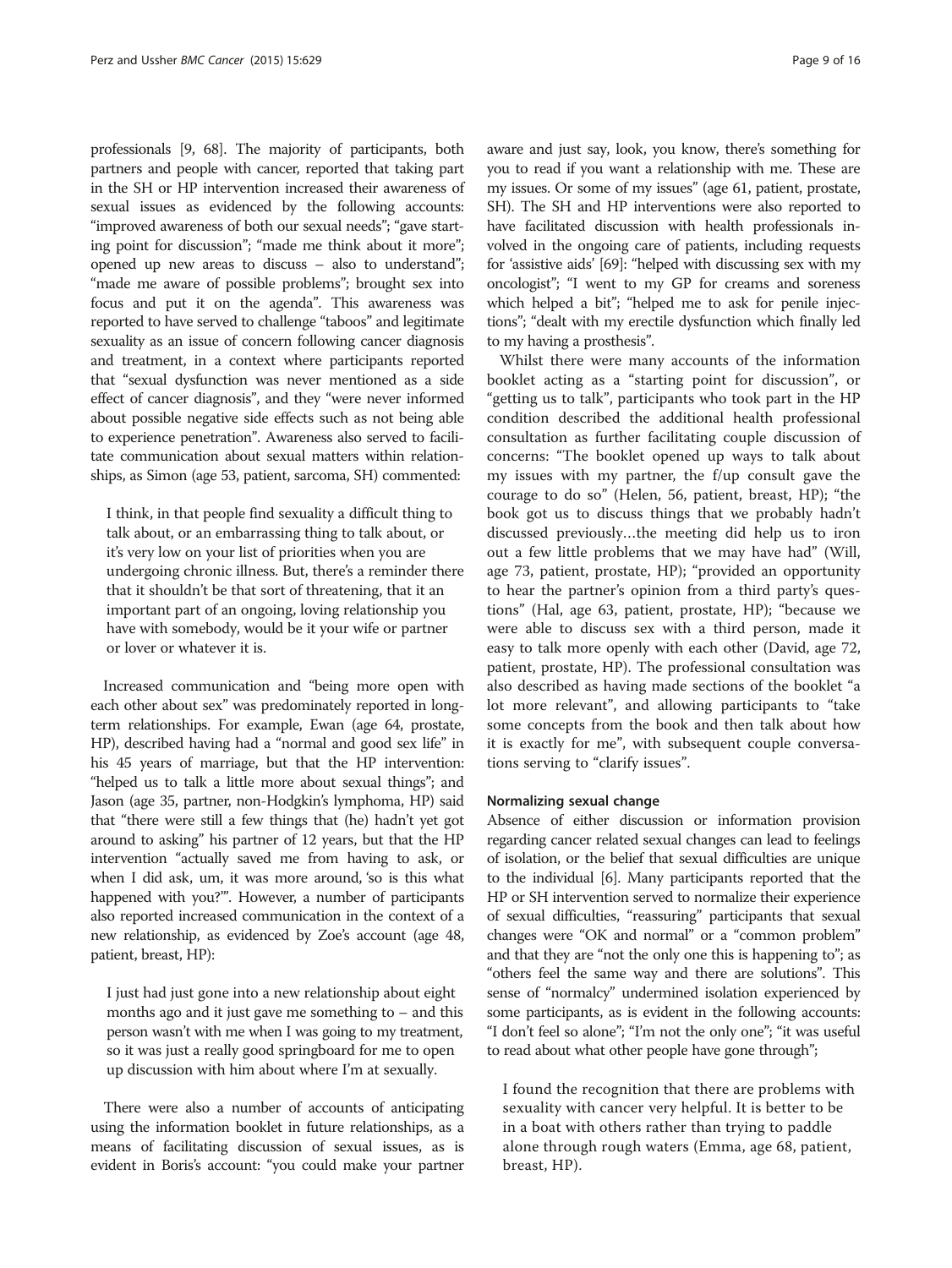Normalizing sexual changes was also reported to reduce concerns, leading to "not feeling so guilty about lack of sex", or "less guilty about not wanting sex", as well as giving "a greater sense of not worrying about it", and confirming that "there is nothing shameful and embarrassing about the condition". In this vein, many participants reported that they wished they had "had this information at the beginning of treatment", and it was important for such information to be provided for others "from the get go" in order minimise such concerns:

The thought process doesn't get around to, "Could this be part of my illness," until much later on, whereas if they're given that booklet from the get go it could be quite beneficial because then they can sit down and go, "Okay, then this is part of it too." And it may well save couples from the angst and anguish of, "Is it me or is it him, is it her, is it – is it?" You know, "Because of the treatment, is it something I've had for a while but we haven't discussed,'what's the problem?' (Jason, age 35, partner, non-Hodgkin's lymphoma, HP).

This process of normalization was also reported to lead to greater acceptance of sexual and embodied change after cancer, as well as a greater sense of comfort in the limitations of the body: "it allowed me to accept some of the changes to my body and its function"; "I was really starting to wonder if it's just me, but I now am far more comfortable and I think my partner is, this is how I am and that's ok" (Zoe, age 48, patient, breast, HP).

## Legitimation of intimacy and non-coital sex

The ability or desire to engage in coital sex is often compromised following cancer treatment, as a result of men's erectile dysfunction [[70](#page-14-0)], diminished genital size and urinary incontinence [\[71, 72\]](#page-14-0), loss of sexual desire [[73](#page-14-0)], decreased orgasmic sensation, and bowel and urinary incontinence [\[74\]](#page-14-0); or women's pelvic nerve damage, clitoris removal, vaginal stenosis, and fistula formation [[75](#page-14-0)], fatigue [\[76\]](#page-14-0), dyspareunia [[77](#page-14-0)], or vaginal dryness [[78](#page-14-0)]. Many couples cease engagement in any sexual activity if coital sex is not possible [\[9](#page-13-0)], as sexual intercourse is conceptualised as 'real sex', a phenomenon described as the 'coital imperative' [[79](#page-14-0)]. However, the ability to develop 'flexible' sexual practices [\[80, 81\]](#page-14-0), or to 'renegotiate'sexual behaviour to include non-coital sex and non-genital intimacy [[57](#page-14-0)], can allow couples to maintain sexual activity and intimacy after cancer. Many participants reported that taking part in the SH or HP intervention acted to encourage the development of non-coital sexual activity and intimacy, with positive consequences for their sexual and intimate relationship. For example, Grace (age 65, partner, prostate, SH) said that the discussion of "intimacy (as) different to sexuality" in the booklet "was very good, and encouraged the touching and

listening". Others talked of "being reminded that you can have intimacy that doesn't involve sex"; "my husband seemed somewhat relieved to just kiss and cuddle"; "the act of intimacy has found a place in our relationship"; "the appreciation of just touching each other was good". A number of participants also gave accounts of having their non-coital sexual practices validated through the HP intervention, confirming that it was "the right thing to do".

Sex has not been easy since I had the prostatectomy. Hasn't been easy, and erections are not easily come by. And the kind of intimate things we've been doing with each other, you know, playing, and you know manipulating, it – we didn't know whether that was quite the right thing to be doing. But talking with HP and reading the book, we clearly believe now that we haven't been doing anything that we shouldn't be doing (Will, age 73, patient, prostate, HP).

This account reflects potential self-judgement relating to the "right" kind of sex, which might be more common in contexts where individuals were taught that masturbation was "wrong". This is made explicit in Simon's account, below:

I liked the openness of, the whole point of caressing one another as a – as an adjunct to making love. Masturbation – it was good – handled well, I thought. Maybe that's because I'm coming from a culture where you are told that was wrong, you know? And that's - to get people to think that that's okay, that exploring and knowing their bodies and knowing and helping your partner to, um, know what is enjoyable, was really good to keep in and to, um, emphasise (Simon, age 53, patient, sarcoma).

Imogen (age 74, partner, sarcoma, SH) also reflected this position in her discussion of herself as "old-fashioned" and "naïve" in relation to sexuality, reporting that the SH intervention "opened my eyes to a lot I didn't know", which she said was very helpful. Other participants talked of having a "veil lifted" in relation to sexuality; feeling more confident in exploring sex toys, "now knowing it's OK if I do this"; or feeling legitimated in entering a sex shop: "next time we pass one or go near a sex shop we would most likely enter without feeling shy" (John, age 72, patient, prostate HP). As a result of this legitimation of non-coital sex, which led to renegotiated sexual practices, a number of participants described finding that "the sexual and physical intimacy is much better", which "has been a very positive experience, and realising that "intimacy is more important than orgasm and ejaculation", or that "even though full erection is not always possible, mutual stimulation still gives us both full satisfaction".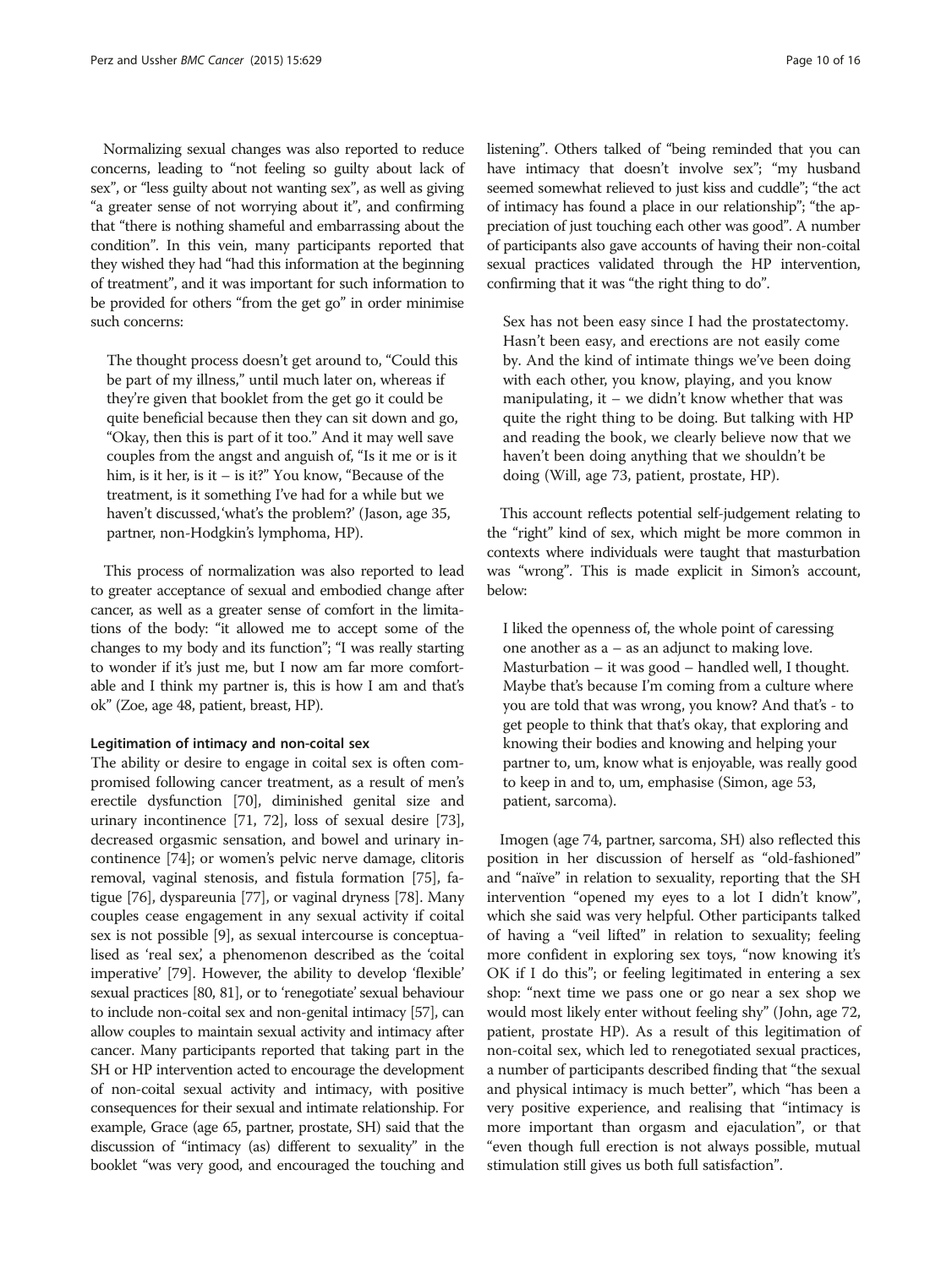#### Lack of applicability and specificity

Whilst all of the interviewees were positive about the SH or HP intervention, there were a number of negative comments in the open-ended questionnaire responses, suggesting that the information contained in the booklet was not applicable to all participant concerns. In a number of cases, lack of applicability was described as being because the SH or HP intervention could not alter the "medical outcome" of embodied sexual changes, such as erectile problems or vaginal dryness: "I feel it is hard to try to fix the erectile dysfunction"; "my only problem is gaining normal erectile functioning after a radical prostatectomy… the intervention is unlikely to affect my medical outcome"; "no change in vaginal situation"; "it didn't help as my chemo is not helping and I am very dry". Others described entrenched or "extreme" sexual problems which could not be addressed: "information not for extremes like mine"; "I have always had issues sexually. Cancer has just added onto those issues"; "nothing is better so we just accept it". Lack of attention to specific difficulties was also identified by some: "the booklet was not directed at my problem at all"; "not really specific enough for someone with bladder cancer"; "there was not enough about male sexual problems"; "I am pleased that same-sex men were catered for- but some of the sections on sex were too vague or not useful". Two participants described the information contained in the booklet as "embarrassing". The inability of written information to address the magnitude of distress experienced as a result of sexual changes was also commented upon:

I feel quite devastated by the cancer when it comes to my sex life. I don't think a chirpy booklet can address the sense of loss that I have experienced (Cara, age 47, patient, breast).

These accounts provide some insight into rationale behind the rating of the SH or HP interventions as 'not useful' by a minority of participants, on the Likert scales.

## **Discussion**

The PLISSIT model [\[15](#page-13-0)] has been widely adopted to address the need for information and therapeutic intervention to address sexual concerns experienced after cancer. The purpose of this study was to evaluate the relative efficacy of minimal interventions recommended at the early stages of this progressive model: 'permission' and 'limited information' provided through a written booklet, compared with 'specific suggestions' provided in a counselling session, in addition to the written information. Our adoption of a mixed method approach allowed us to evaluate significant changes pre-post intervention and at follow-up across conditions, as well as the subjective experience of why each intervention may be helpful or unhelpful, providing insight into the reasons why such interventions might work.

Ratings of the usefulness and subjective efficacy of the HP and SH interventions, collected through analysis of Likert scales, open ended survey items and interviews, indicates that both interventions were found to be useful and efficacious by the majority of participants, serving to increase awareness of sexuality, improve couple communication about sex, and help in the management of sexual changes. This suggests that both written and health professional delivered interventions meet the aims of the early stages of the PLISSIT model, in providing permission, limited information and specific suggestions to address sexual changes after cancer. The addition of the consultation with the health professional produced higher ratings of usefulness, which was reflected in the qualitative accounts of the benefit of the consultation. This suggests that a minimal intervention, in terms of one-off session of counselling, may provide greater benefit than written information alone in addressing sexual changes after cancer for many individuals. However, previous research has reported that whilst some individuals with cancer prefer consultation sessions about sexual changes [[82](#page-14-0), [83](#page-14-0)], others prefer written information [\[6\]](#page-13-0), or a combination of the two [[84](#page-14-0), [85](#page-14-0)], with the need for consultations being higher close to diagnosis, and preference for written information increasing over time [[86](#page-14-0)]. The use of a randomised trial design in the present study did not take these preferences into account, which may explain some of the attrition at follow-up, as the mode of intervention may not have been the preference of the participant. Future research in this field could address this issue through utilizing a patient preference design, which has the benefit of closely mirroring everyday clinical practice, overcoming the limitation of applicability to clinical practice in an RCT design [\[54\]](#page-14-0).

In contrast to positive accounts of the interventions presented in the qualitative data, the quantitative analysis of standardized instruments did not find significant improvements in depression and anxiety, quality of life, and couple sexual communication, following the interventions. These findings confirm previous reports of an absence of an effect of psychosocial interventions aimed at addressing post-cancer sexual changes on quality of life and psychological wellbeing [\[39](#page-13-0), [87\]](#page-14-0). People with cancer in the SH condition reported a significant improvement in relationship satisfaction; however, this was not reported by patients in the HP condition or partners, reflecting the findings of previous research on the impact of interventions [\[27](#page-13-0), [36,](#page-13-0) [88\]](#page-14-0). Psychological wellbeing, quality of life and relationship functioning, for both patients and their partners, is influenced by many factors, across physical, psychological and social domains [[89](#page-14-0)–[92\]](#page-14-0). Written information or minimal psychosocial interventions might thus be expected to have little impact upon wellbeing and relationships, unless such interventions are part of a broader program of psychosocial support.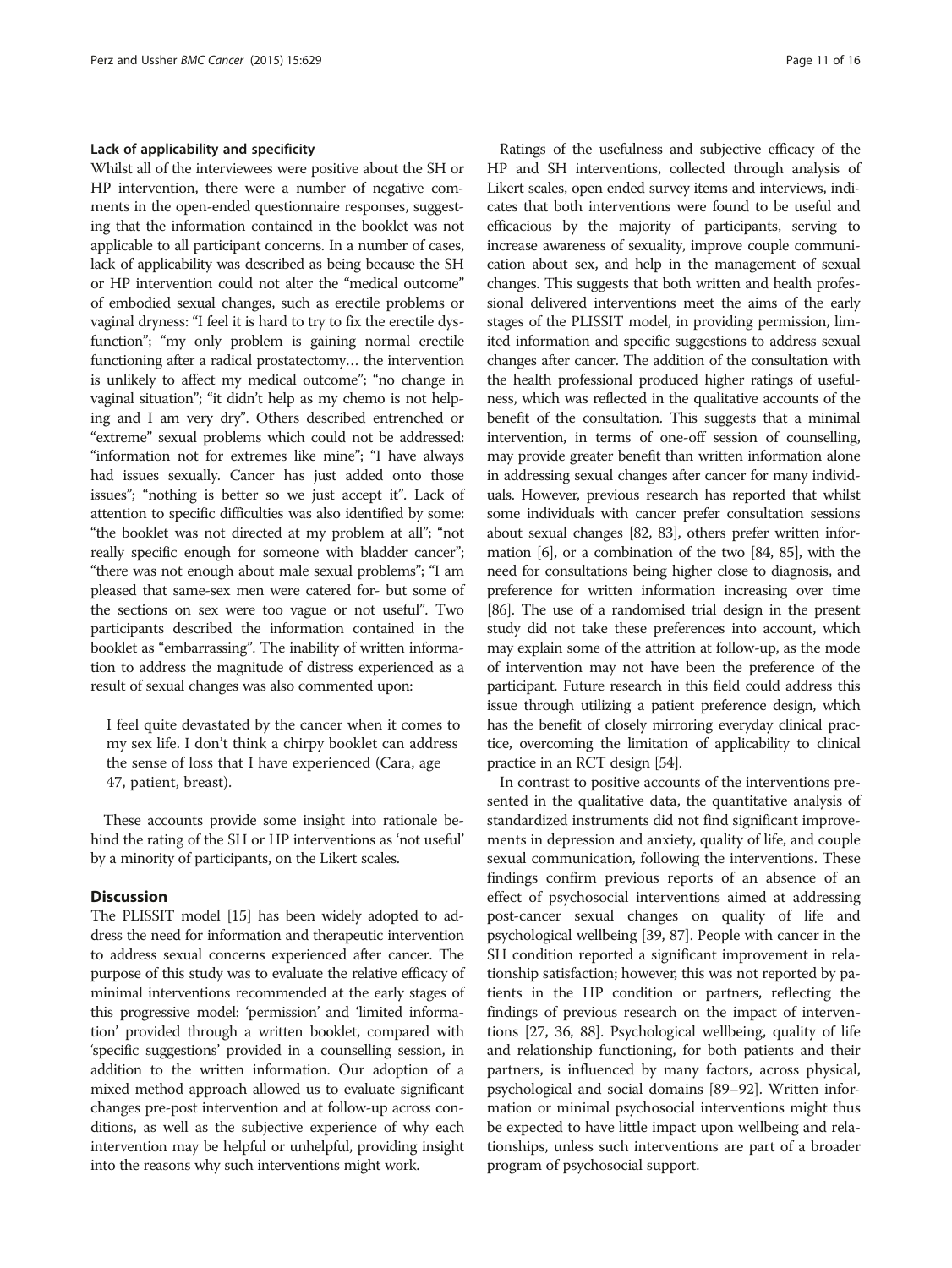Sexual functioning is the primary outcome measure used in psychosocial interventions to address sexual concerns after cancer [\[30](#page-13-0)–[32\]](#page-13-0). In the present study, we found no significant improvement in sexual functioning following the intervention, as has been reported in previous research evaluating psychosocial sexual interventions post-cancer [\[34,](#page-13-0) [93, 94\]](#page-14-0). In contrast, a number of studies have reported a positive impact of psychosocial interventions on sexual functioning after cancer, for women partners of men with prostate cancer [[36](#page-13-0)], men with prostate cancer [[31\]](#page-13-0), women with gynaecological cancer [\[40](#page-13-0), [95](#page-14-0)] or breast cancer [[30\]](#page-13-0), and couples affected by colorectal cancer [\[42](#page-13-0)] . There is also some evidence of a positive impact of such interventions on psychological wellbeing [[44\]](#page-13-0) . In the main, the interventions which had a positive impact in these domains were more intensive than those evaluated in the present study, offering a number of sessions of one-to-one intervention, drawing on principles of sex therapy and psychological therapy, leading to the conclusion that it is more "complex designs" that have a "positive effect" [[31\]](#page-13-0), p.2012] on sexual functioning.

An improvement in sexual satisfaction across both intervention conditions, for both people with cancer and partners, which was maintained at follow-up, was observed, supporting previous research reports [[19](#page-13-0), [33, 36](#page-13-0), [44\]](#page-13-0), although levels marginally failed to reach statistical significance. This apparent contradiction between sexual functioning and satisfaction ratings may be explained through qualitative accounts of sex having being legitimated as a concern, and successful renegotiation of sexual practices to include non-coital intimacy, following engagement with the intervention. In the present study, this might have resulted from the specific focus on the development of intimacy and non-coital sexual practices in contexts where coital sex was difficult or no longer possible. A previous study evaluating a four session telephone intervention with a similar focus on the development of intimacy after colorectal cancer [\[42\]](#page-13-0) reported a positive effect on self-efficacy for enjoying intimacy. This theme was evident in qualitative accounts in the present study, where participants reported feeling more confident about talking about sex with their partner, as well as exploring 'flexible' [\[80](#page-14-0)] sexual practices, such as touching, kissing, and sex toys.

In combination, these findings suggest that the primary aim of information and psychosocial interventions to address sexual changes after cancer should not be to return individuals to the level of sexual functioning that was enjoyed before cancer, as this is difficult for many to achieve, particularly when clinical levels of sexual difficulties are reported, as was the case in the present study. A focus on improving intimacy, sexual flexibility, and renegotiation of sex is a more achievable outcome for

many individuals experiencing embodied sexual changes after cancer [\[57](#page-14-0), [80](#page-14-0)]. These renegotiated sexual practices can be experienced as positive and enjoyable, and in some instances as an improvement in sexual intimacy and pleasure [[57\]](#page-14-0), as evidenced by the qualitative accounts of some of the participants in the present study. This suggests that non-coital sexual expression and intimacy should not be positioned as a poor substitute, or inferior, to 'real sex', as is often the case in broader cultural discourse about sexuality [\[96, 97](#page-14-0)]. Participants who adopted this 'coital imperative' discourse [\[79](#page-14-0)], p232] in the present study were less likely to explore noncoital intimacy or sexual practices, and more likely to report that the intervention was not useful for them. For those who could effectively utilise assistive aids, such as penile implants or injections, this was not problematic; however, assistive aids are not effective for many individuals [\[57, 69\]](#page-14-0), and the absence of exploration of noncoital sexual practices can lead to sexual abstinence, with negative consequences for well-being and couple relationships [[9\]](#page-13-0).

Other than higher ratings of usefulness in the HP condition, the only significant difference found between the two levels of intervention in the quantitative analysis was the significant reduction in self-silencing reported by patients and partners in the HP condition. Self-silencing is characterized as the propensity to engage in compulsive caretaking, pleasing the other, and inhibition of self-expression in relationships, in an attempt to achieve intimacy and meet relational needs [\[98\]](#page-14-0). However, this can lead to a selfdivision between an "outwardly conforming and compliant self" and an "inner self who is angry and resentful" [\[99](#page-14-0)], p.177]. Findings of a reduction in self-silencing following the HP intervention suggests that patients and partners are less likely to feel externally judged about sexual issues, and more likely to express their own sexual needs. The absence of communication about sexual changes after cancer has been found to a significant predictor of sexual dysfunction [[45](#page-13-0)]. In contrast, couples experiencing cancer who are mutually responsive, attend to each other's needs, and talk openly about their difficulties, have been found to be more able to engage in effective emotion and problem focused coping [[100\]](#page-14-0), which allows them to find benefits in the cancer experience, such as personal growth and relationship closeness [[101, 102](#page-14-0)]. This pattern of mutual communication has also been found to be associated with lower levels of distress for patients and partners, and higher levels of marital satisfaction [\[103](#page-14-0)–[105\]](#page-14-0). The findings of the present study suggest that minimal interventions that involve a consultation component may be more effective in encouraging communication about partner sexual needs and concerns, as well as reducing partner self-silencing, with potential benefits for both the sexual relationship, and the development of emotional intimacy within the couple.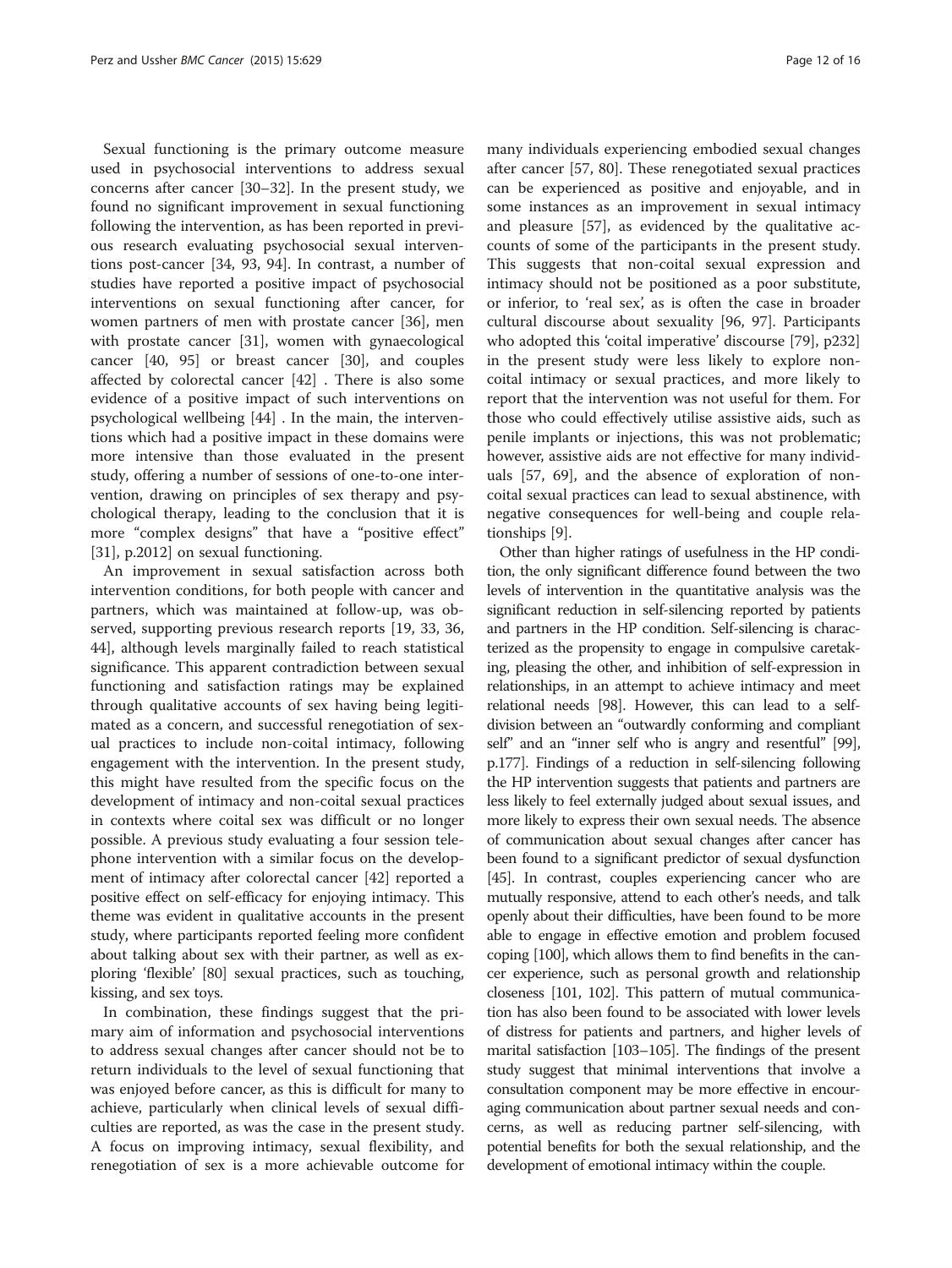There have been suggestions that couple based psychosocial interventions that contain an element of sexual therapy are the most effective modality for addressing sexual changes after cancer [[30\]](#page-13-0). However, the present study did not find a consistent or significant difference between individual and couple administration of the interventions, which supports the findings of two previous studies that systematically compared couple and individual psychosocial sexual interventions in the context of cancer [[36,](#page-13-0) [106\]](#page-15-0). This suggests that the early stages of the PLISSIT model can be effective if offered on either a couple or individual basis. Our qualitative finding that the interventions had a positive impact on couple sexual communication and sexual exploration suggests that partners were engaging with the intervention, regardless of whether they were formally part of the study. Combined with previous reports that that psychosocial interventions are more effective when partners engage with the process through taking part in homework activities [[36,](#page-13-0) [107](#page-15-0)], this suggests that clinicians should include an emphasis on couple communication and exploration of sexual changes, regardless of whether the intervention is individual or couple based.

The strengths of this study were the use of a randomised trial methodology, and a combination of standardized quantitative and qualitative measures, evaluating participants at pre-intervention, post-intervention and follow-up. The inclusion of partners as well as people with cancer, across a range of cancer types, is also a strength of the study, further demonstrating that sexual changes affect individuals with both sexual and non-sexual cancers, and that minimal interventions can be perceived to be effective in both contexts. One of the limitations of the study was the high level of sexual dysfunction in the sample with all participant groups except women partners in the SH condition scoring below sexual functioning thresholds. This may have rendered the minimal interventions recommended at the early stages of the PLISSIT model ineffective, particularly in relation to sexual dysfunction. Further research evaluating the early stages of PLISSIT is needed to with individuals with sexual concerns that do not meet clinical criteria. A second limitation of the study was the absence of a control group who did not receive any intervention. Whilst this decision was made for ethical reasons, a future study could include a wait list control group, who receive the intervention after the assessment is complete. The over representation of sexual cancers, primarily breast and prostate cancer, and under-representation other common nonsexual cancer types, including respiratory, skin, gastrointestinal and head and neck cancers, is also limitation. This may be because individuals with non-sexual cancers are less likely to volunteer for a study on sexual changes. Further research is needed to examine interventions to address sexual concerns in individuals with non-sexual cancers.

#### Conclusions

Despite limitations, this study offers support for the early stages of the PLISSIT model, in terms of normalization and increased awareness of sexual changes after cancer, increased couple communication about sexual changes, legitimation of exploration of a range of non-coital sexual practices and intimacy, and a trend towards increased sexual satisfaction. Whilst more intensive therapy may have been effective in addressing sexual dysfunction, psychological wellbeing, and relationship satisfaction, as suggested in the later stages of the PLISSIT model, it has previously been suggested that the first stage of PLISSIT, providing permission to discuss sexuality, should be the core feature underpinning all stages of intervention [[108](#page-15-0)]. The findings of the present study provide support for this viewpoint, and also demonstrate the potential importance of limited information and specific suggestions from the perspective of people with cancer and their partners, across sexual and non-sexual cancers.

## **Endnotes**

<sup>1</sup>ACSST members include: Emilee Gilbert (University of Western Sydney), Gerard Wain (Westmead Hospital), Gill Batt (Cancer Council New South Wales), Kendra Sundquist (Cancer Council New South Wales), Kim Hobbs (Westmead Hospital), Catherine Mason (Nepean Hospital), Laura Kirsten (Nepean Hospital), Sue Carrick (National Breast Cancer Foundation) and Tim Wong (University of Western Sydney).

#### Abbreviations

ANOVA: Analysis of variance; HP: Health professional condition; SH: Self-help condition; PWC: Person with cancer; PPWC: Partner of a person with cancer.

#### Competing interests

The authors declare that they have no competing interests.

#### Authors' contributions

JP and JMU designed, planned and coordinated the study with significant input from the Australian Cancer and Sexuality Study Team (ACSST).<sup>1</sup> JP performed the quantitative analysis and initial interpretation of these results, whilst JU performed the qualitative analysis and initial interpretation of these results. JP and JMU collaboratively interpreted both sets of data in the final analysis. JMU and JP drafted the manuscript and revised it critically for important intellectual content. All authors read and approved the final manuscript

#### Acknowledgements

An Australian Research Council Linkage Grant, LP0883344, funded this research in conjunction with the Cancer Council New South Wales and the National Breast Cancer Foundation. We received in-kind support from Westmead Hospital and Nepean Hospital. The chief investigators on the project were Jane Ussher, Janette Perz and Emilee Gilbert and the partner investigators were Gerard Wain, Gill Batt, Kendra Sundquist, Kim Hobbs, Catherine Mason, Laura Kirsten and Sue Carrick. We thank Tim Wong, Caroline Joyce, Emma Hurst, Jennifer Read, Anneke Wray, Jan Marie and Chloe Parton for research support and assistance. ACSST members include: Emilee Gilbert, Gerard Wain, Gill Batt, Kendra Sundquist, Kim Hobbs, Catherine Mason, Laura Kirsten, Sue Carrick and Tim Wong .

Received: 1 October 2014 Accepted: 1 September 2015 Published online: 09 September 2015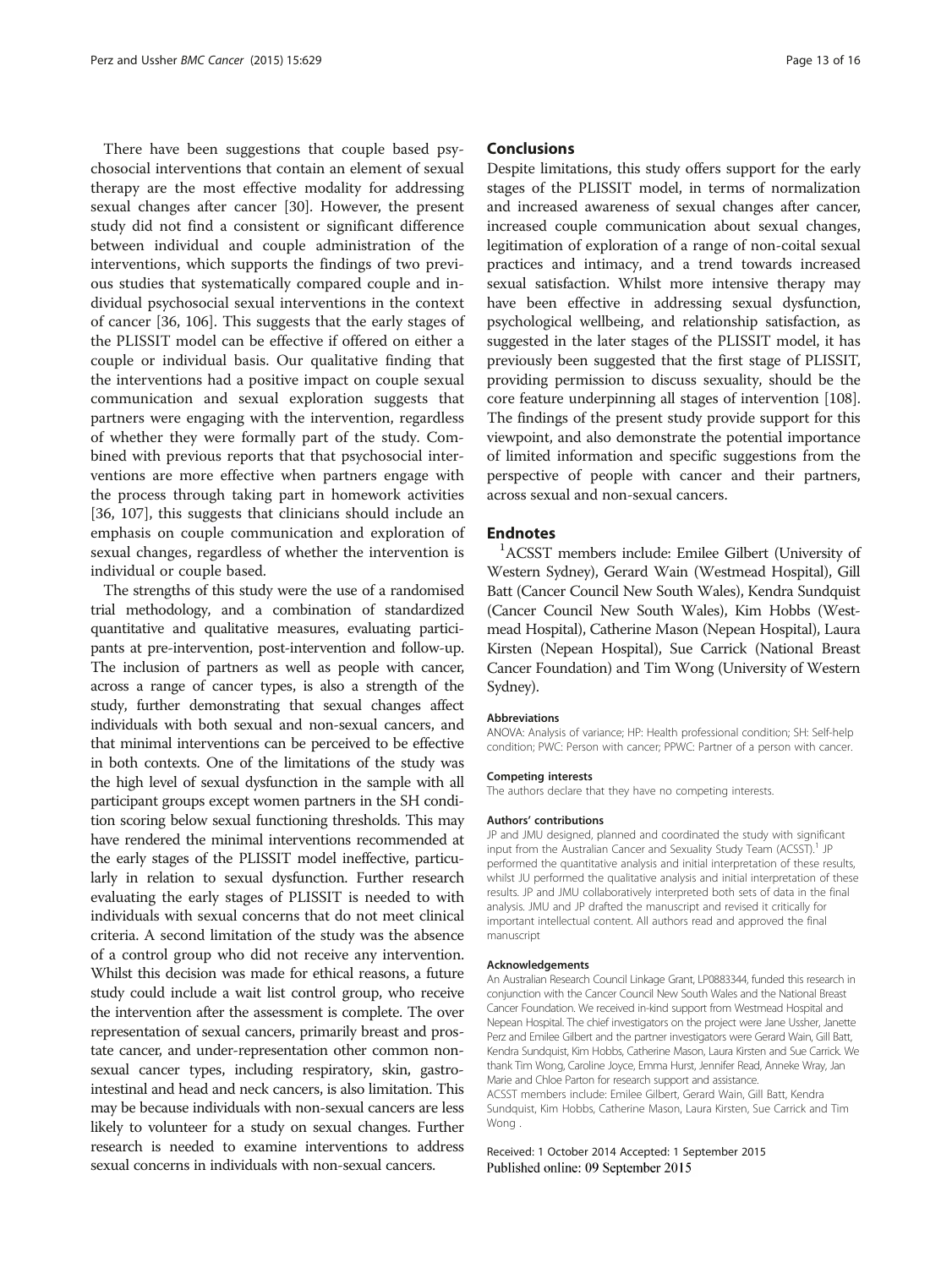#### <span id="page-13-0"></span>References

- 1. Greenfield DM, Walters SJ, Coleman RE, Hancock BW, Snowden JA, Shalet SM, et al. Quality of Life, Self-Esteem, Fatigue, and Sexual Function in Young Men after Cancer: A Controlled Cross-Sectional Study. Cancer. 2010;116(6):1592–601.
- Galbraith ME, Arechiga A, Ramirez J, Pedro LW. Prostate cancer survivors' and partners' self-reports of health-related quality of life, treatment symptoms, and marital satisfaction 2.5-5.5 years after treatment. Onc Nurs For. 2005;32(2):E30–41.
- 3. Howlett K, Koetters T, Edrington J, West C, Paul S, Lee K, et al. Changes in Sexual Function on Mood and Quality of Life in Patients Undergoing Radiation Therapy for Prostate Cancer. Onc Nurs For. 2010;37(1):E58–66.
- 4. Traa MJ, De Vries J, Roukema JA, Den Oudsten BL. Sexual (dys) function and the quality of sexual life in patients with colorectal cancer: a systematic review. Ann Oncol. 2012;23(1):19–27.
- 5. Milbury K, Cohen L, Jenkins R, Skibber JM, Schover LR. The Association Between Psychosocial and Medical Factors with Long-Term Sexual Dysfunction After Treatment for Colorectal Cancer. Supp Care Canc. 2013;21(3):793–802.
- 6. Ussher JM, Perz J, Gilbert E. Information needs associated with changes to sexual well-being after breast cancer. J Advan Nurs. 2013;69(3):327–37.
- 7. Hordern AJ, Street AF. Communicating about patient sexuality and intimacy after cancer: mismatched expectations and unmet needs. Med J Aust. 2007;186(5):224–7.
- 8. McKee JAL, Schover LR. Sexuality Rehabilitation. Cancer. 2001;92(4 Suppl):1008–12.
- 9. Hawkins Y, Ussher JM, Gilbert E, Perz J, Sandoval M, Sundquist K. Changes in sexuality and intimacy after the diagnosis of cancer. The experience of partners in a sexual relationship with a person with cancer. Cance Nurs. 2009;34(4):271–80.
- 10. Gilbert E, Perz J, Ussher JM: Talking about Sex with Health Professionals: The Experience of People with Cancer and their Partners. Eur J Canc Care 2014, in press.
- 11. Intimacy and sexuality for women with gynaecological cancer starting a conversation [\[http://canceraustralia.gov.au/sites/default/files/publications/](http://canceraustralia.gov.au/sites/default/files/publications/gynaecological-sexuality_50592d5c7a4af.pdf) [gynaecological-sexuality\\_50592d5c7a4af.pdf](http://canceraustralia.gov.au/sites/default/files/publications/gynaecological-sexuality_50592d5c7a4af.pdf)]
- 12. Psychosocial impact in the areas of body image and sexuality for women with breast cancer [\[http://canceraustralia.gov.au/sites/default/files/](http://canceraustralia.gov.au/sites/default/files/publications/pbi-psychosocial-impact-in-the-areas-of-body-image-and-sexuality-for-women-with-breast-cancer_504af02699ab1.pdf) [publications/pbi-psychosocial-impact-in-the-areas-of-body-image-and](http://canceraustralia.gov.au/sites/default/files/publications/pbi-psychosocial-impact-in-the-areas-of-body-image-and-sexuality-for-women-with-breast-cancer_504af02699ab1.pdf)[sexuality-for-women-with-breast-cancer\\_504af02699ab1.pdf\]](http://canceraustralia.gov.au/sites/default/files/publications/pbi-psychosocial-impact-in-the-areas-of-body-image-and-sexuality-for-women-with-breast-cancer_504af02699ab1.pdf)
- 13. National Centre for Gynaecological Cancers. The psychosexual care of women affected by gynaecological cancers. Australia: Cancer; 2011.
- 14. Clinical practice guidelines for the psychosocial care of adults with cancer [[https://www.nhmrc.gov.au/\\_files\\_nhmrc/publications/attachments/](https://www.nhmrc.gov.au/_files_nhmrc/publications/attachments/cp90_psychosocial_care_adults_cancer_131223.pdf) [cp90\\_psychosocial\\_care\\_adults\\_cancer\\_131223.pdf\]](https://www.nhmrc.gov.au/_files_nhmrc/publications/attachments/cp90_psychosocial_care_adults_cancer_131223.pdf)
- 15. Annon JS. PLISSIT therapy. In: Corsine RJ, editor. Handbook of Innovative Psychotherapies. New York: Wiley and Sons; 1981. p. 629–39.
- 16. Mick J, Hughes M, Cohen M. Using the BETTER Model to Assess Sexuality. Clin J Oncol Nurs. 2004;8(1):84–6.
- 17. Hughes MK. Sexuality and the cancer survivor: A silent coexistence. Cancer Nurs. 2000;23(6):477–82.
- 18. Katz A. The Sounds of Silence: Sexuality Information for Cancer Patients. J Clin Oncol. 2005;23(1):238–41.
- 19. Ayaz S, Kubilay G. Effectiveness of the PLISSIT model for solving the sexual problems of patients with stoma. J Clin Nursg. 2009;18(1):89–98.
- 20. Penson RT, Gallagher J, Gioiella ME, Wallace M, Borden K, Duska LA, et al. Sexuality and cancer: Conversation comfort zone. Oncologist. 2000;5(4):336–44.
- 21. Stausmire JM. Sexuality at the end of life. Am J Hosp Pall Med. 2004;21(1):33–9.
- 22. White ID. Oncosexology and the role of the nurse: integration, specialisation or isolation? Sexologies. 2007;16(4):304–8.
- 23. White ID, Faithfull S, Allan H. The re-construction of women's sexual lives after pelvic radiotherapy: A critique of social constructionist and biomedical perspectives on the study of female sexuality after cancer treatment. Soc Sci Med. 2013;76:188–96.
- 24. Schwartz S, Plawecki RN. Consequences of chemotherapy on the sexuality of patients with lung cancer. Clin J Oncol Nurs. 2002;6(4):1–5.
- 25. Rasmusson E-M, Thomé B. Women's Wishes and Need for Knowledge Concerning Sexuality and Relationships in Connection with Gynecological Cancer Disease. Sex Disabil. 2008;26(4):207–18.
- 26. Boehmer U. Communication about prostate cancer between men and their wives. In: Jf Fam Prac vol. 2001;50:226–31.
- 27. Schover LR, Jenkins R, Sui D, Adams JH, Marion MS, Jackson KE. Randomized trial of peer counseling on reproductive health in African American breast cancer survivors. J Clin Oncol. 2006;24(10):1620–6.
- 28. Herbenick D, Reece M, Hollub A, Satinsky S, Dodge B. Young female breast cancer survivors. Their sexual function and interest in sexual enhancement products and services. Cancer Nurs. 2008;31(6):417–25.
- 29. Latini DM, Hart SL, Coon DW, Knight SJ. Sexual Rehabilitation After Localized Prostate Cancer: Current Interventions and Future Directions. Canc Journal. 2009;15:34–40.
- 30. Taylor S, Harley C, Ziegler L, Brown J, Velikova G. Interventions for sexual problems following treatment for breast cancer: A systematic review. Breast Cancer Res Treat. 2011;130(3):711–24.
- 31. Chisholm KE, McCabe MP, Wootten AC, Abbott JAM. Review: Psychosocial interventions addressing sexual or relationship functioning in men with prostate cancer. JSex Med. 2012;9(5):1246–60.
- 32. Miles C, Candy B, Jones L, Williams R, Tookman A, King M: Interventions for sexual dysfunction following treatments for cancer. The Cochrane Database of Systematic Reviews 2007, Issue 4. Art. No.: CD005540. DOI: [10.1002/](http://dx.doi.org/10.1002/14651858.CD005540.pub2) [14651858.CD005540.pub2](http://dx.doi.org/10.1002/14651858.CD005540.pub2).
- 33. Rowland JH, Meyerowitz B, Crespi C, Leedham B, Desmond K, Ganz P. Addressing intimacy and partner communication after breast cancer: A randomized controlled group intervention. Breast Canc Res Treat. 2009;118:99–111.
- 34. Scott JL, Halford WK, Ward BG. United we stand? The effects of a couple-coping intervention on adjustment to early stage breast or gynecological cancer. J Consult Clin Psych. 2004;72(6):1122–35.
- 35. Berglund G, Bolund C, Gustavsson UL, Sjoden PO. Starting Again A comparison study of a group rehabilitation program for cancer patients. Acta Oncol. 1993;32:15–21.
- 36. Canada AL, Neese LE, Sui D, Schover LR. Pilot intervention to enhance sexual rehabilitation for couples after treatment for localized prostate carcinoma. Cancer. 2005;104(12):2689–700.
- 37. Christensen DN. Postmastectomy couple counseling: An outcome study of a structured treatment protocol. J Sex Marital Ther. 1983;9(4):266–75.
- 38. Kalaitzi C, Papadopoulos VP, Michas K, Vlasis K, Skandalakis P, Filippou D. Combined brief psychosexual intervention after mastectomy: Effects on sexuality, body image, and psychological well-being. J Surg Oncol. 2007;96(3):235–40.
- 39. Baucom DH, Porter LS, Kirby JS, Gremore TM, Wiesenthal N, Aldridge W, et al. A couple-based intervention for female breast cancer. Psycho-Oncol. 2009;18(3):276–83.
- 40. Maughan K, Clarke C. The effect of a clinical nurse specialist in gynaecological oncology on quality of life and sexuality. J Clin Nurs. 2001;10(2):221–9.
- 41. Ussher JM, Perz J, Gilbert E, Wong WTK, Mason C, Hobbs K, et al. Talking about sex after cancer: A discourse analytic study of health care professional accounts of sexual communication with patients. Psychol Heal. 2013;28(12):1370–90.
- 42. Reese JB, Porter LS, Regan KR, Keefe FJ, Azad NS, Diaz LA, Herman JM, Haythornthwaite JA: A randomized pilot trial of a telephone-based couples intervention for physical intimacy and sexual concerns in colorectal cancer. Psycho-oncol 2014;23(9):1005–13.
- 43. Krychman ML, Katz A. Breast cancer and sexuality: Multi-modal treatment options. J Sex Med. 2012;9(1):5–13.
- 44. Brotto L, Heiman J, Goff B, Greer B, Lentz G, Swisher E, et al. A psychoeducational intervention for sexual dysfunction in women with gynecologic cancer. Arch Sex Beh. 2008;37(2):317–29.
- 45. Perz J, Ussher JM, Gilbert E. Feeling well and talking about sex: psycho-social predictors of sexual functioning after cancer. BMC Cancer. 2014;14(1):228–47.
- 46. Lindau ST, Surawska H, Paice J, Baron SR. Communication about sexuality and intimacy in couples affected by lung cancer and their clinical-care providers. Psycho-oncol. 2011;20:179–85.
- 47. Jonker-Pool G, Hoekstra HJ, van Imhoff GW, Sonneveld DJA, Sleijfer DT, van Driel MF, et al. Male sexuality after cancer treatment-needs for information and support: Testicular cancer compared to malignant lymphoma. Patient Educ Couns. 2004;52(2):143–50.
- 48. Jarden M, Schjodt I, Thygesen KH. The impact of hematopoietic stem cell transplantation on sexuality: a systematic review of the literature. Bone Marrow Trans. 2012;47(5):716–24.
- 49. van der Horst-Schrivers ANA, van Ieperen E, Wymenga A, Boezen H, Weijmar-Schultz WCM, Kema IP, et al. Sexual Function in Patients with Metastatic Midgut Carcinoid Tumours. Neuroendocrinology. 2009;89(2):231–6.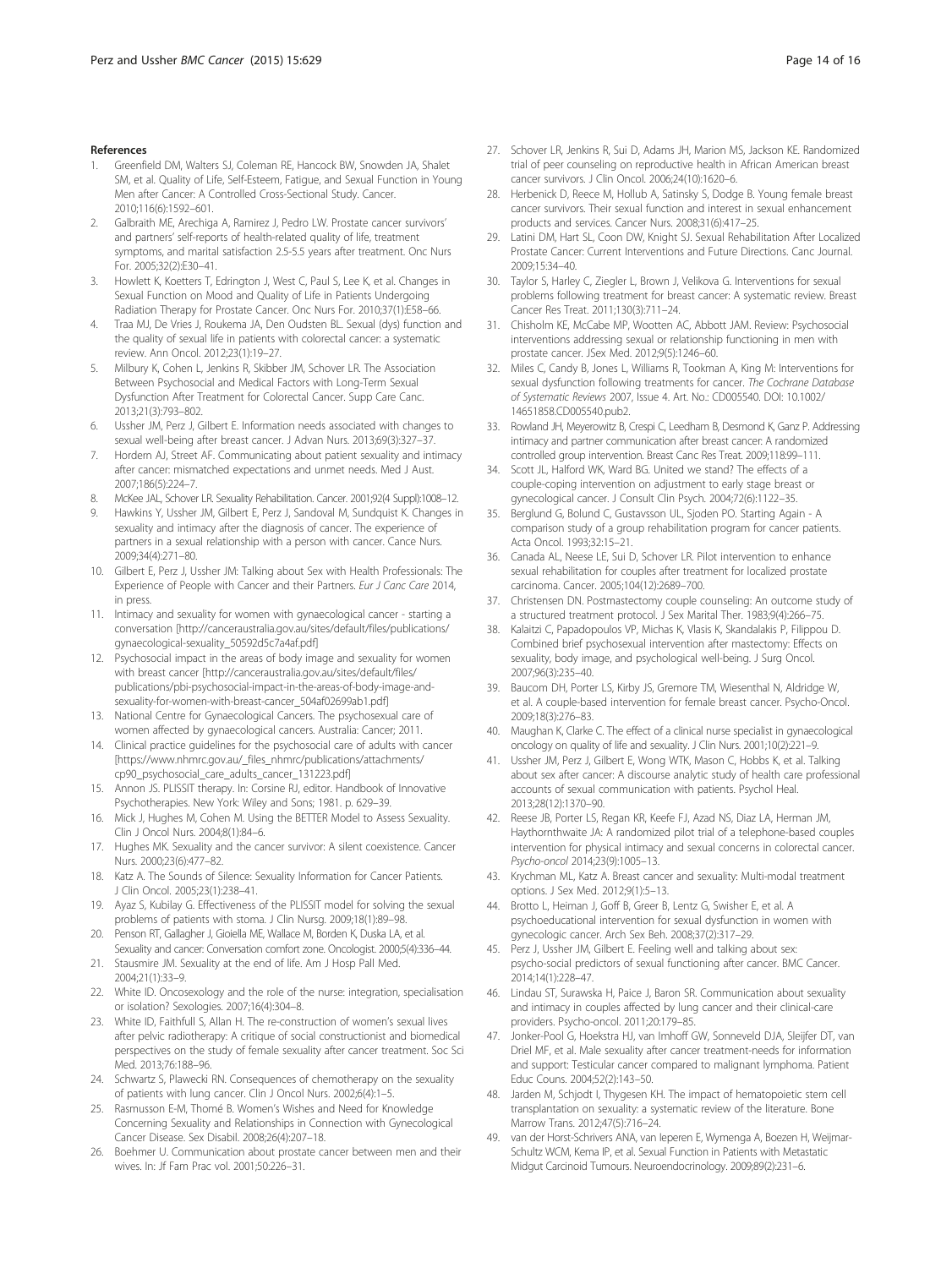- <span id="page-14-0"></span>50. Beckjord EB, Arora NK, Bellizzi K, Hamilton AS, Rowland JH. Sexual
- Well-Being Among Survivors of Non-Hodgkin Lymphoma. Oncol Nurs For. 2011;38(5):E351–359.
- 51. Low C, Fullarton M, Parkinson E, O'Brien K, Jackson SR, Lowe D, et al. Issues of intimacy and sexual dysfunction following major head and neck cancer treatment. Oral Oncol. 2009;45(10):898–903.
- 52. Beck JM. Nurses' attitudes towards the sexuality of colorectal patients. Nurs Stand. 2009;23(31):44–8.
- 53. Sackett DL, Rosenberg WMC, Gray JAM, Haynes RB, Richardson WS. Evidence based medicine: what it is and what it isn't. BMJ. 1996;312:71–2.
- 54. Grossman J, Mackenzie FJ. The randomised control trial: gold standard, or merely standard? Pers Biol Med. 2005;48(4):516–34.
- 55. Creswell JW. Mixed methods procedures. In: Creswell JW, editor. Research design: qualitative, quantitative, and mixed methods approaches. 3rd ed. Los Angeles, CA: Sage; 2009. p. 203–25.
- 56. Perz J, Ussher JM, Gilbert E. Constructions of sex and intimacy after cancer: Q methodology study of people with cancer, their partners, and health professionals. BMC Cancer. 2013;13:270.
- 57. Ussher JM, Perz J, Gilbert E, Wong WKT, Hobbs K. Renegotiating sex after cancer: Resisting the coital imperative. Canc Nurs. 2013;36(6):454–62.
- 58. Ware JEJ, Kosinski M, Keller SD. A 12-item short-form health survey. Med Care. 1996;24:220–33.
- 59. Zigmond AS, Snaith RP. The hospital anxiety and depression scale. Acta Psych Scand. 1983;67(6):361–70.
- 60. Bjelland I, Dahl AA, Haug TT, Neckelmann D. The validity of the hospital anxiety and depression scale. An updated literature review. J Psychosom Res. 2002;52:69–77.
- 61. Jack DC. Silencing the self: Women and depression. Cambridge MA: Harvard University Press; 1991.
- 62. Sabourin S, Valois P, Lussier Y. Development and Validation of a Brief Version of the Dyadic Adjustment Scale With a Nonparametric Item Analysis Model. Psychol Assess. 2005;17(1):15–27.
- 63. Catania J. Dyadic Sexual Communication Scale. In: Davis M, editor. Handbook of Sexuality-Related Measures. London: Sage; 1998.
- 64. Keller A, McGarvey EL, Clayton AH. Reliability and construct validity of the Changes in Sexual Functioning Questionnaire short-form (CSFQ-14). J SexMar Ther. 2006;32(1):43–52.
- 65. Sexuality, intimacy and cancer: A self-help guide for people with cancer and their partner [\[http://www.uws.edu.au/\\_\\_data/assets/pdf\\_file/0010/353494/](http://www.uws.edu.au/__data/assets/pdf_file/0010/353494/Cancer_sex_no_trims.pdf) [Cancer\\_sex\\_no\\_trims.pdf](http://www.uws.edu.au/__data/assets/pdf_file/0010/353494/Cancer_sex_no_trims.pdf)]
- 66. Braun V, Clark JA. Using thematic analysis in psychology. Qual Res Psychol. 2006;3:77–101.
- 67. Barbour RS. Checklists for improving rigour in qualitative research: A case of the tail wagging the dog? BMJ. 2001;322:1115–7.
- 68. Hordern AJ, Street AJ. Constructions of sexuality and intimacy after cancer: Patient and health professional perspectives. Soc Sci Med. 2007;64:1704–18.
- 69. Beck AM, Robinson JW, Carlson LE. Sexual intimacy in heterosexual couples after prostate cancer treatment: What we know and what we still need to learn. Urologic Oncol. 2009;27(2):137–43.
- 70. Arrington MI. Prostate Cancer and the Social Construction of Masculine Sexual Identity. Int J Men's Health. 2008;7(3):299–306.
- 71. Bokhour BG, Clarke JA, Inui TS, Silliman RA, Talcott JA. Sexuality After Treatment for Early Prostate Cancer. J Gen Int Med. 2001;16:649–55.
- 72. Badr H, Carmack Taylor CL. Sexual dysfunction and spousal communication in couples coping with prostate cancer. Psycho-Oncol. 2009;18(7):735–46.
- 73. Dahn JR, Penedo FJ, Gonzalez JS, Esquiabro M, Antoni MH, Roos BA, et al. Sexual functioning and quality of life after prostate cancer treatment: considering sexual desire. Urology. 2004;63(2):273–7.
- 74. Danile A, Haddow S: Erectile Dysfunction After Prostate Cancer. The Clinical Advisor 2011;14(3):64–68
- 75. Holmes L. Sexuality in gynaecological cancer patients. Canc Nurs Prac. 2005;4(6):35–9.
- 76. Ussher JM, Perz J, Gilbert E. Changes to sexual well-being and intimacy after breast cancer. Cancer Nurs. 2012;35(6):456–64.
- 77. Bergmark K, Avall-Lundqvist E, Dickman PW, Henningsohn L, Steineck G. Vaginal changes and sexuality in women with a history of cervical cancer. New EngJ Med. 1999;340(18):1383–9.
- 78. Safarinejad MR, Shafiei N, Safarinejad S. Quality of Life and Sexual Functioning in Young Women with Early-Stage Breast Cancer 1 Year after Lumpectomy. Psycho-oncol. 2013;22(6):1242–8.
- 79. McPhillips K, Braun V, Gavey N. Defining (hetero) sex: How imperative is the coital imperative? Wom Stud Int For. 2001;24:229–40.
- 80. Barsky JMR. Sexual Dysfunction and Chronic Illness: The Role of Flexibility in Coping. J Sex Mar Ther. 2006;32(3):235–53.
- 81. Dowsett GW, Lyons A, Duncan D, Wassersug RJ. Flexibility in Men's Sexual Practices in Response to Iatrogenic Erectile Dysfunction after Prostate Cancer Treatment. Sex Med. 2014;2(3):115–20.
- 82. Bilodeau BA, Degner LF. Information needs, sources of information, and decisional roles in women with breast cancer. Onc Nurs For. 1996;23:691–6.
- 83. Fridfinnsdottir EB. Icelandic women's identifications of stressors and social support during the diagnostic phase of breast cancer. J Advan Nurs. 1997;25:526–31.
- 84. Perez DJ, Allan SG, Humm GP, Wynne CJ. The information needs of patients with breast cancer. Aust New Zeal J Med. 1995;25:521–2.
- 85. Cowan C, Hoskins R. Information preferences of women receiving chemotherapy for breast cancer. Eur J Canc Care. 2007;16(6):543–50.
- 86. Luker KA, Beaver K, Leinster SJ, Owens RG. Information needs and sources of information for women with breast cancer: a follow-up study. J Advanc Nurs. 1996;23:487–95.
- 87. Salonen P, Tarkka MT, Kellokumpu-Lehtinen PL, Astedt-Kurki T, Kaunonen M. Telephone intervention and quality of life in women with breast cancer. Cancer Nurs. 2009;32:177–90.
- 88. Giesler RB, Given B, Given CW, Rawl S, Monahan P, Burns D, et al. Improving the quality of life of patients with prostate carcinoma: a randomized trial testing the efficacy of a nurse-driven intervention. Cancer. 2005;104(4):752–62.
- 89. Perz J, Ussher JM, Butow P, Wain G. Gender differences in cancer carer psychological distress: an analysis of moderators and mediators. Eur J Canc Care. 2011;20(5):610–9.
- 90. Massie MJ. Prevalence of Depression in Patients With Cancer. JNCI Monographs. 2004;2004(32):57–71.
- 91. Hagedoorn M, Sanderman R, Bolks HN, Tuinstra J, Coyne JC. Distress in couples coping with cancer: A meta-analysis and critical review of role and gender effects. Psychol Bull. 2008;134(1):1–30.
- 92. Manne S, Badr H. Intimacy and relationship processes in couples' psychosocial adaptation to cancer. In: Cancer vol. 2008;112:2541–55.
- 93. Weber BA, Roberts B, Resnick M, Deimling G, Zauszniewski J, Musil C, et al. The effect of dyadic intervention on self-efficacy, social support, and depression for men with prostate cancer. Psycho-Oncol. 2004;13:47–60.
- 94. Lepore S, Helgeson V, Eton D, Schulz R. Improving quality of life in men with prostate cancer: a randomized controlled trial of group education interventions. Health Psychol. 2003;22:443–52.
- 95. Brotto L, Heiman J. Mindfulness in sex therapy: Applications for women with sexual difficulties following gynecologic cancer. Sex Rel Ther. 2007;22(1):3–11.
- Jackson M. Sex research and the construction of sexuality: A tool of male supremacy? Woms Stud Int For. 1984;7(1):43–51.
- 97. Gavey N, McPhillips K, Braun V. Interruptus Coitus: Heterosexuals Accounting for Intercourse. Sexualities. 1999;2(1):35–68.
- 98. Carr JG, Gilroy FD, Sherman MF. Silencing the self and depression among women. Psych Wom Quart. 1996;20:375–92.
- 99. Jack DC. Silencing the self: The power of social imperatives in women's depression. In: Formanek R, Gurian A, editors. Women and depression: A lifespan perspective. New York: Springer; 1987. p. 161–81.
- 100. Zunkel G. Relational coping processes: couples' response to a diagnosis of early stage breast cancer. J Psych Oncol. 2002;20(4):39–55.
- 101. Kayser K, Watson LE, Andrade JT. Cancer as a "we-disease": Examining the process of coping from a relational perspective. Fam Syst Health. 2007;25(4):404–18.
- 102. Manne S, Ostroff J, Winkel G, Goldstein L, Fox K, Grana G. Posttraumatic growth after breast cancer: Patient, partner, and couple perspectives. Psychosom Med. 2004;66(3):442–54.
- 103. Manne S, Ostroff JS, Norton TR, Fox K, Goldstein L, Grana G. Cancer-related relationship communication in couples coping with early stage breast cancer. Psycho-Oncol. 2006;15(3):234–47.
- 104. Ptacek JT, Ptacek JJ, Dodge KL. Coping with breast cancer from the perspectives of husbands and wives. J Psychosoc Oncol. 1994;12(3):47–72.
- 105. Badr H, Acitelli L, Carmack Taylor CL. Does talking about their relationship affect couples' marital and psychological adjustment to lung cancer? J Canc Surviv. 2008;2(1):53–64.